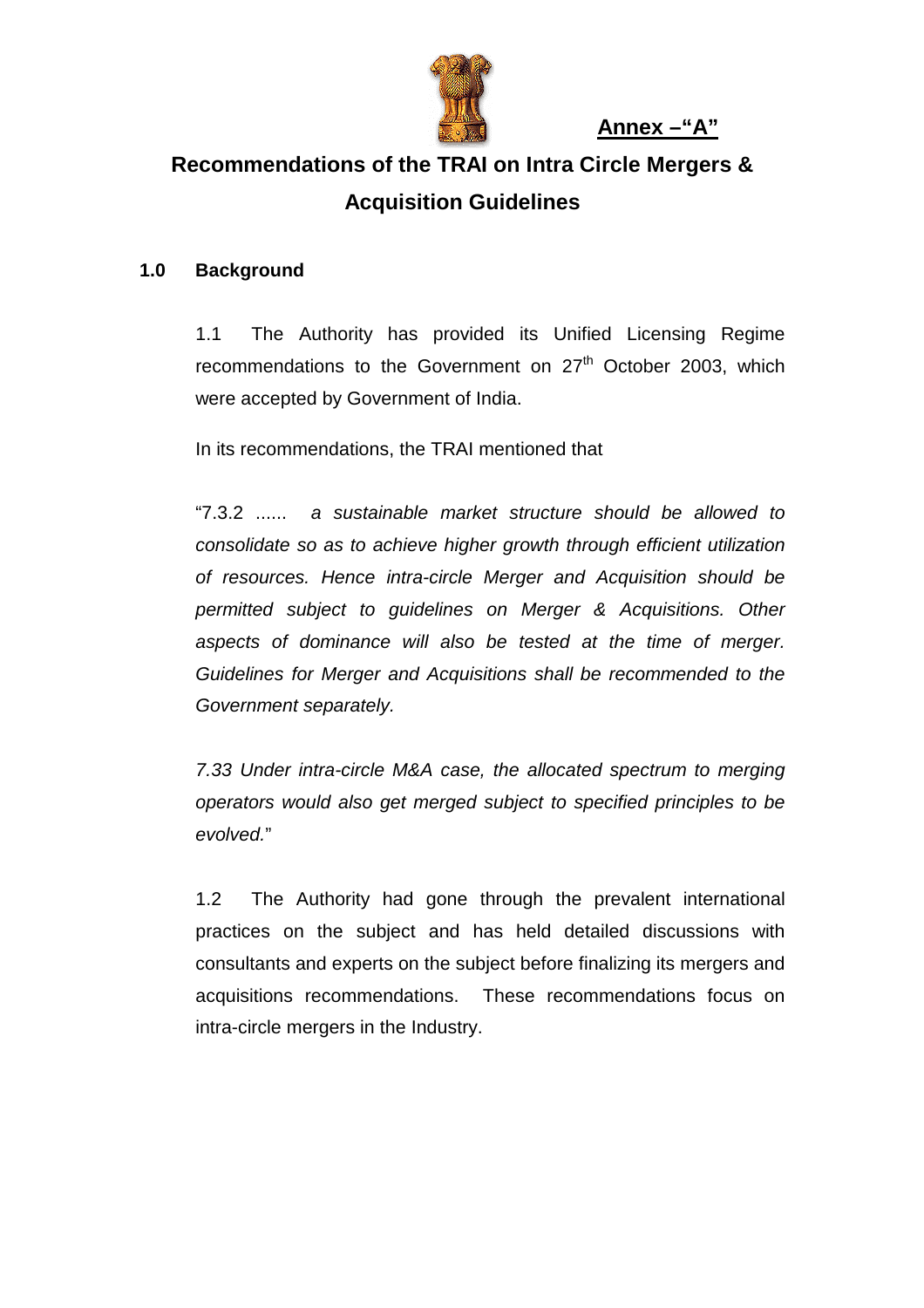### **2.0 Methodology**

- 2.1 A study was carried out by the Authority to analyse the effect of prospective mergers and acquisitions<sup>1</sup> on the level of competition in the telecom market. The Authority deliberated upon the prevalent international practices and the relevant economic principles before arriving at its recommendations. The key issues involved are
	- a) Defining the market
	- b) Determining the criteria for Market Power, and
	- *c)* Addressing Substantial Lessening of Competition, both in terms of present and potential market competition.
- 2.2 The Authority has noted that internationally, strict quantitative criteria for approving or disapproving Merger & Acquisition cases have not been laid down and Merger & Acquisition cases are examined on caseto-case basis. Internationally, the important issue for consideration at the time of approving M&A is not the dominance of merged entity in the market but the likely abuse of its market power. To evolve an empirical formulae or a quantitative criterion of likely abuse of market power by the merged entity prior to the merger is difficult. Accordingly, the TRAI after taking into account the rationale for not specifying strict quantitative criteria for approval of M&A, hereby provides its recommendations on the broad guidelines to examine the M&A cases in the Indian telecom sector by the Competent Authority.

l

<sup>&</sup>lt;sup>1</sup> Hereinafter, the term "merger" will also 'include acquisition, wherever applicable'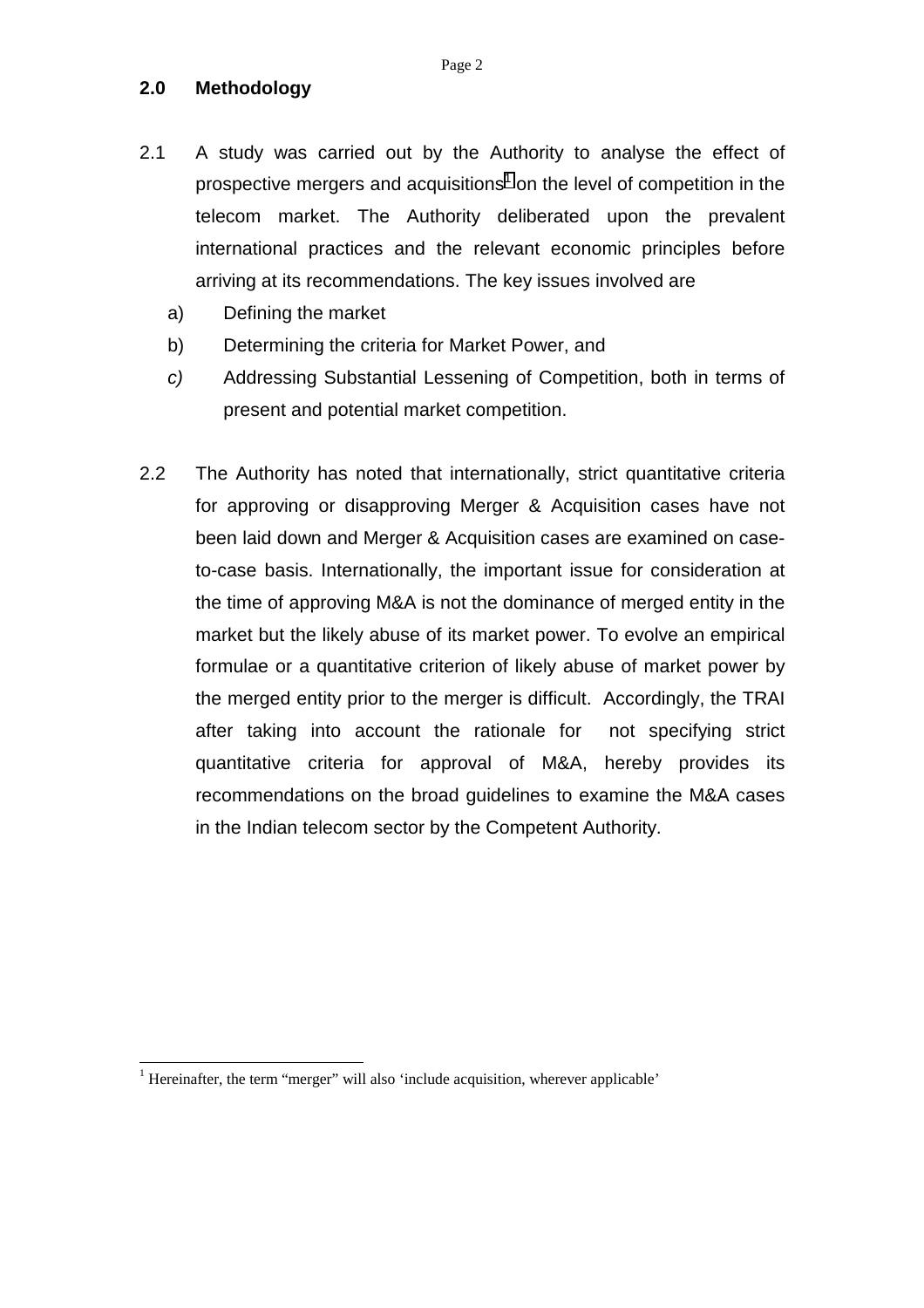### *2.1 Defining the Market*

- 2.1.1 The issue of competition being reduced due to mergers and acquisitions acquires major significance in the case of access services because these services provide the basis for control over the end user, and for possible abuse of dominance in a service segment that is fundamental to growth and affordability of telecom services. While defining the markets, the Authority considered and deliberated upon the various options for classifying the Access segment. These included classifying the
	- a) Entire access segment as one single market;
	- b) Access segment as comprising of two different markets viz., fixed and mobile.

In case, the markets are defined as "Access" markets by aggregating the fixed and mobile markets, owing to large market share of the incumbent operator, i.e. BSNL/MTNL (which varies from 60% to 75% of both fixed & mobile subscribers in most of the circles), the merger regulations would lose their relevance as all the circles would then be construed to be dominated, by one large operator, and if there is a merger even amongst all the operators, the market share of the merged entity would never exceed 40%. Thus, if we take the whole access market as our reference point, mergers amongst operators other than the incumbent would not lead to dominant entities and hence would bypass the entire test of dominance, which would render the guidelines irrelevant. Further, the mobile segment of the market is the one contributing to the 'immense growth and greater affordability of access services'. An operator dominant in the mobile market, but not dominant in the overall access market, would be in a position to adversely affect competition in the mobile market. The mobile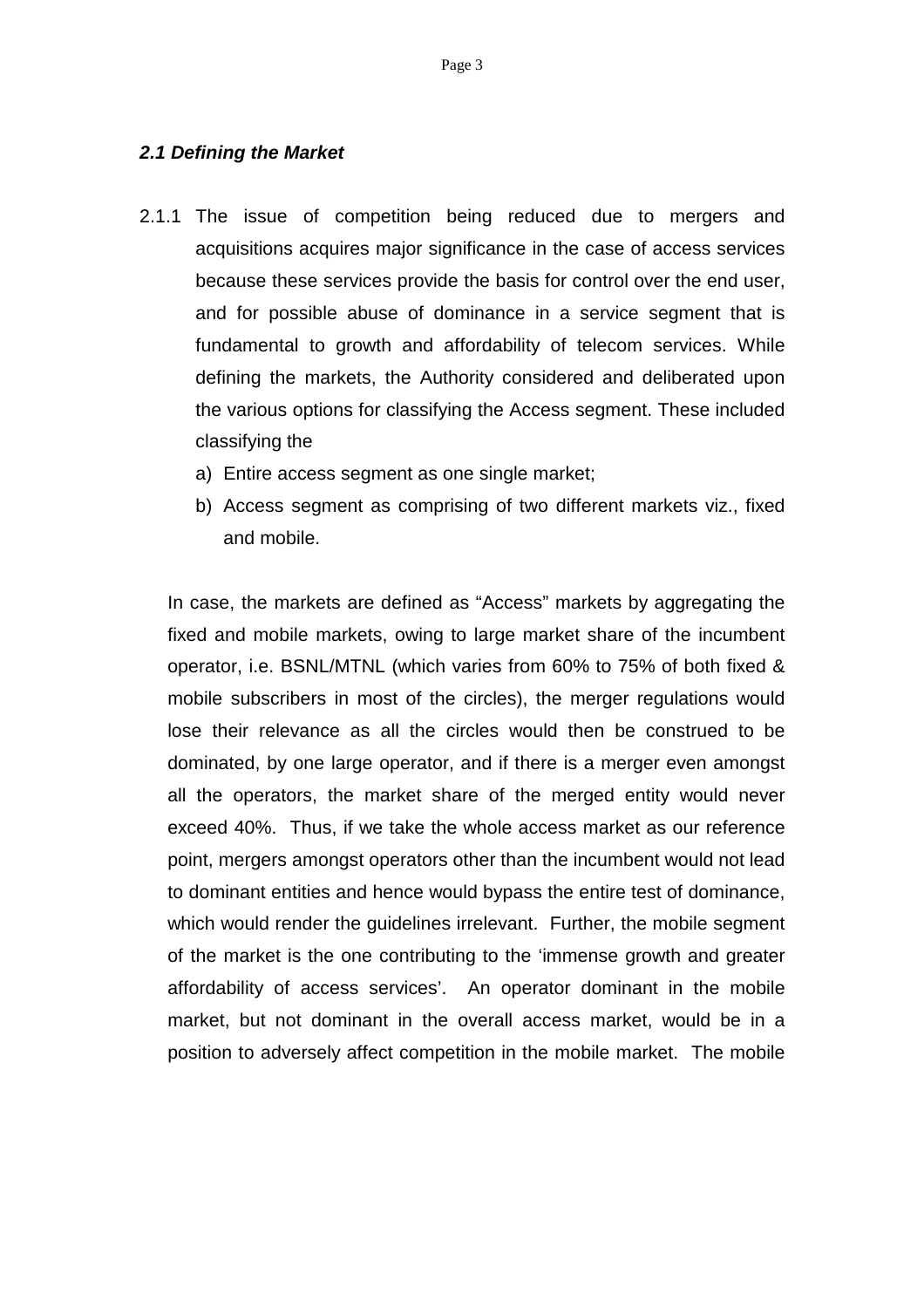and fixed markets are not perfect demand substitutes of each other, as the usage profile and requirements of the two sets of consumers/users are not the same. It is, therefore, advisable that the intra circle access market be classified as 'Fixed' and 'Mobile', wherein Mobile includes mobility of any sort including WLL (M).

### *2.2 Basis for computing the market share*

2.2.1 While computing the market shares of various operators, one can use subscribers, revenues or capacity as indicators of the market share. The international practice is normally to use number of subscribers as indicator for computing the market share. In our opinion also, for the purposes of Mergers & Acquisitions, subscriber numbers should be the preferred criterion to compute the market shares. If market share is defined on the basis of revenues then despite having lower subscribers, an operator may have higher market share on account of higher ARPU. In general, the focus of sustained anti-competitive activity is to wean away subscribes through unfair competition. Higher share in revenues compared to that for subscriber base would imply higher ARPUs, which are normally difficult to sustain over time if the other operators aggressively seek additional market share and high revenue subscribers. We, therefore feel that subscriber base would be an adequate criteria for our purpose.

## **2.3 Determining the criteria for Market Power**

2.3.1 Internationally, Market power is often defined as (Price – Marginal Cost)/Price, which is a function of not only concentration but also of demand elasticity, supply elasticity of rival firm, market share of competitive firms and their reactions and differences in cost and risk. There is substantial evidence towards using a measure of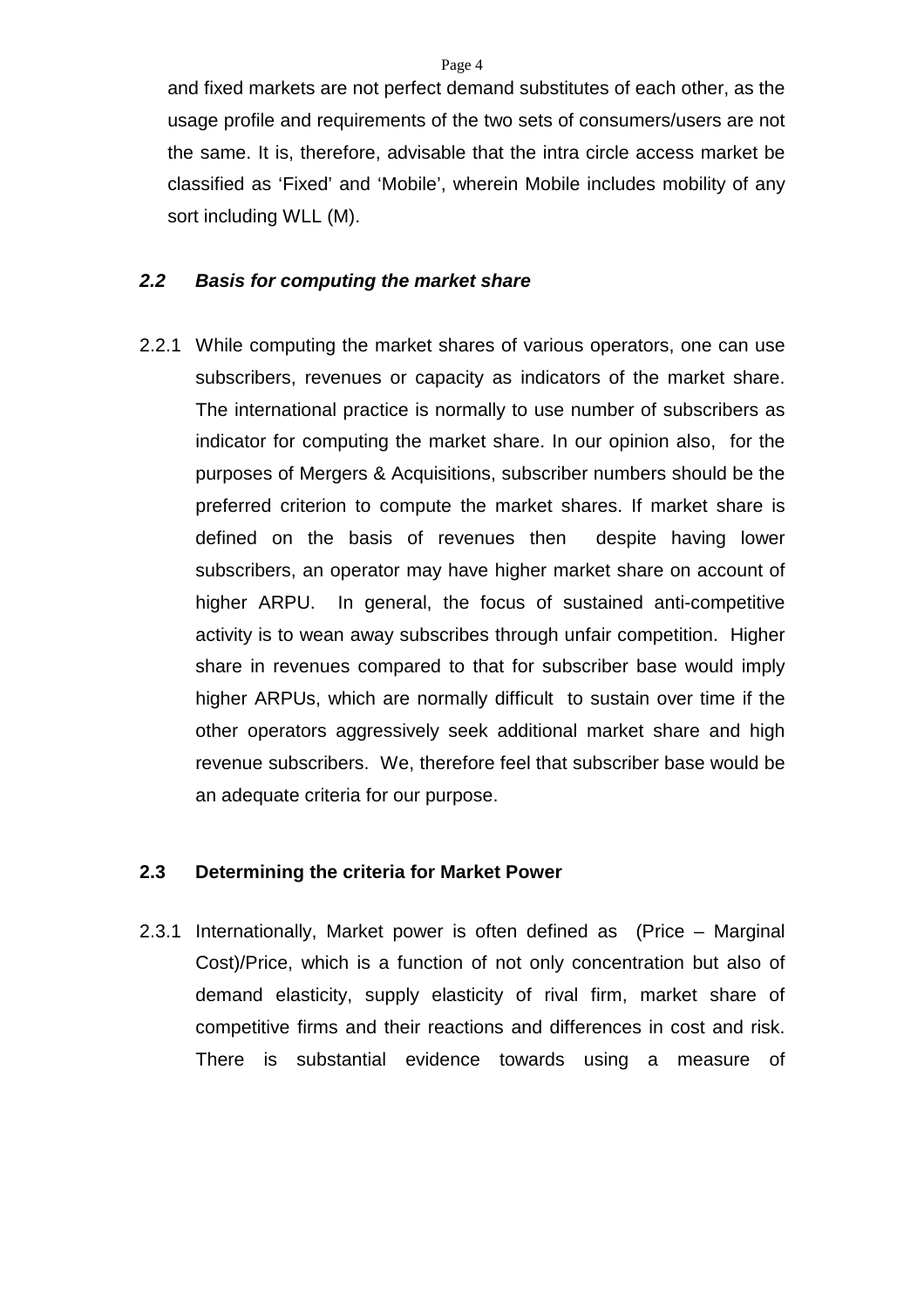concentration to determine market power. Therefore, most regulators/authorities use concentration measures as indicators of market power. The two indicators most commonly used are Hirschmann-Herfindahl Index (HHI) / Incremental HHI and Concentration Ratio. However, these indices are generic in nature and not specific to the telecom sector.

- 1. HHI (Hirschman Herfindahl Index) is the sum of squares of market shares (%) of all firms in the identified market while Incremental HHI is the difference between the post merger and pre merger HHI.
- 2. Concentration ratio (CR): Sum of shares of largest n firms (CRn; where n represents the number of top 2,3 or 4 firms)
- 2.3.2 The International benchmarks of HHI and CR for all industries are tabulated below:

| <b>Country</b>        | <b>HHI</b> / Increase | <b>Concentration ratio &amp;</b> | <b>Remarks</b>               |
|-----------------------|-----------------------|----------------------------------|------------------------------|
|                       | in HHI                | share of merged firm             |                              |
|                       |                       |                                  |                              |
| <b>United States</b>  | 1800/100              | No reference                     | "Considered presumptively    |
|                       |                       |                                  | anti-competitive'            |
| <b>United Kingdom</b> | 2000/150              | No reference                     | "Raise serious doubts"       |
| European              | 2000/150              | No reference                     | "Raise serious doubts"       |
| <b>Commission</b>     |                       |                                  |                              |
| <b>Australia</b>      | No reference          | CR4>=75% and merged              | "More likely to investigate" |
|                       |                       | firm $>15\%$                     |                              |
| <b>Brazil</b>         | No reference          | CR4>=65% and merged              | "Likely to raise concern"    |
|                       |                       | firm $>10\%$                     |                              |
| Canada                | No reference          | CR4>65% and merged               | "Investigate further"        |
|                       |                       | firm > 10%                       |                              |
| <b>Singapore</b>      | No reference          | $CR4$ = $75\%$ ; and merged      | "Investigate further"        |
|                       |                       | firm>=15% or merged              |                              |
|                       |                       | $firm>=40\%$                     |                              |
|                       |                       |                                  |                              |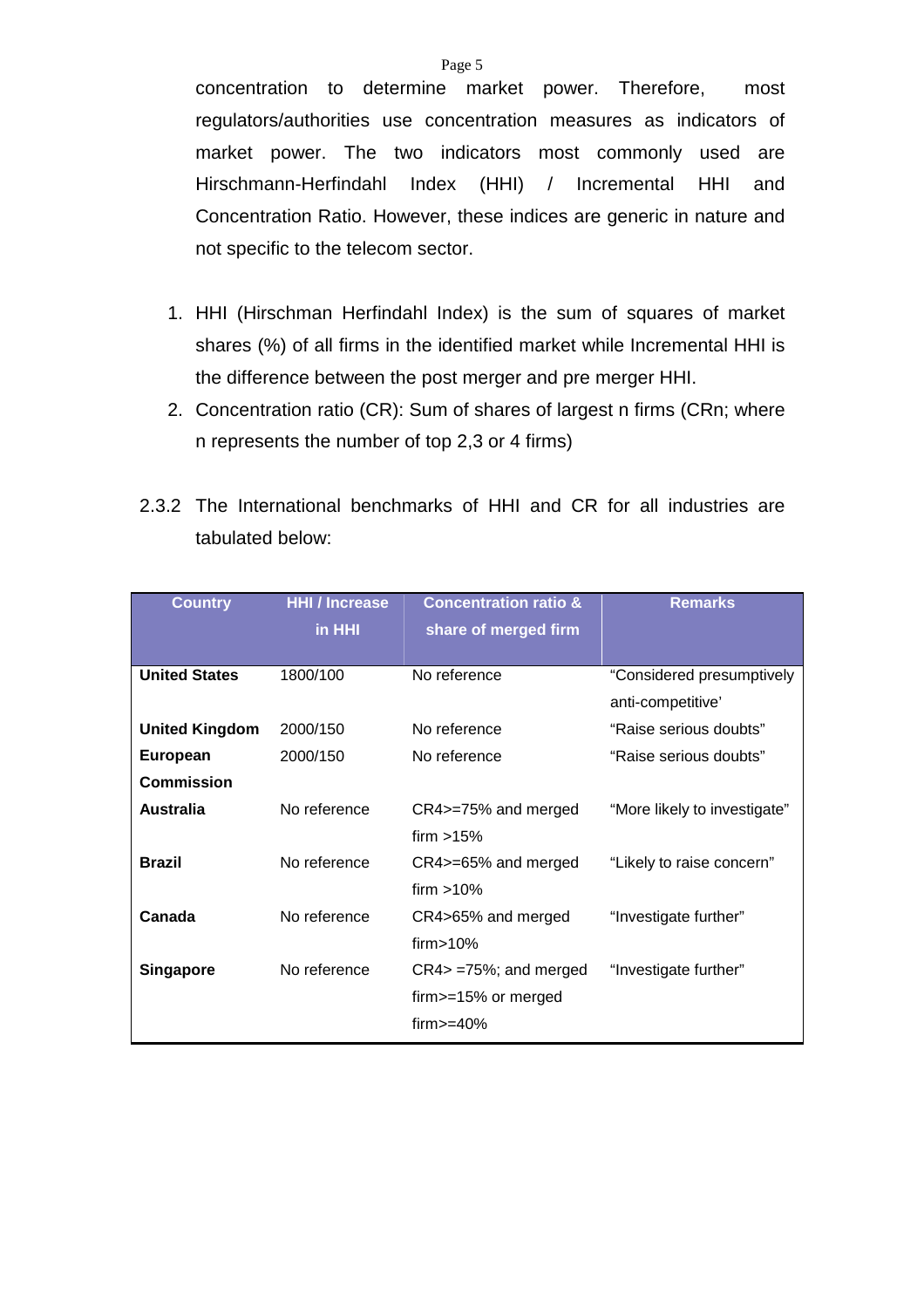#### Page 6

2.3.3 The details of HHI Indices for Mobile Market in each circle in India are given in Annexure I. The figure below shows the concentration measure in terms of HHI and for incremental HHI for the mobile market. The incremental HHI has been calculated in case two top firms merged in each circle in India.





#### *Note: Chart is for only those circles which have more than 3 operators.*

It would be apparent from above that HHI in the Indian Telecom Sector is far in excess of the benchmarks applied to industries under competition guidelines in other countries. Also, in case of Mergers the incremental HHI follows a similar pattern. To analyse this issue further, the TRAI has also examined the applicability of HHI index in the mobile markets of other countries.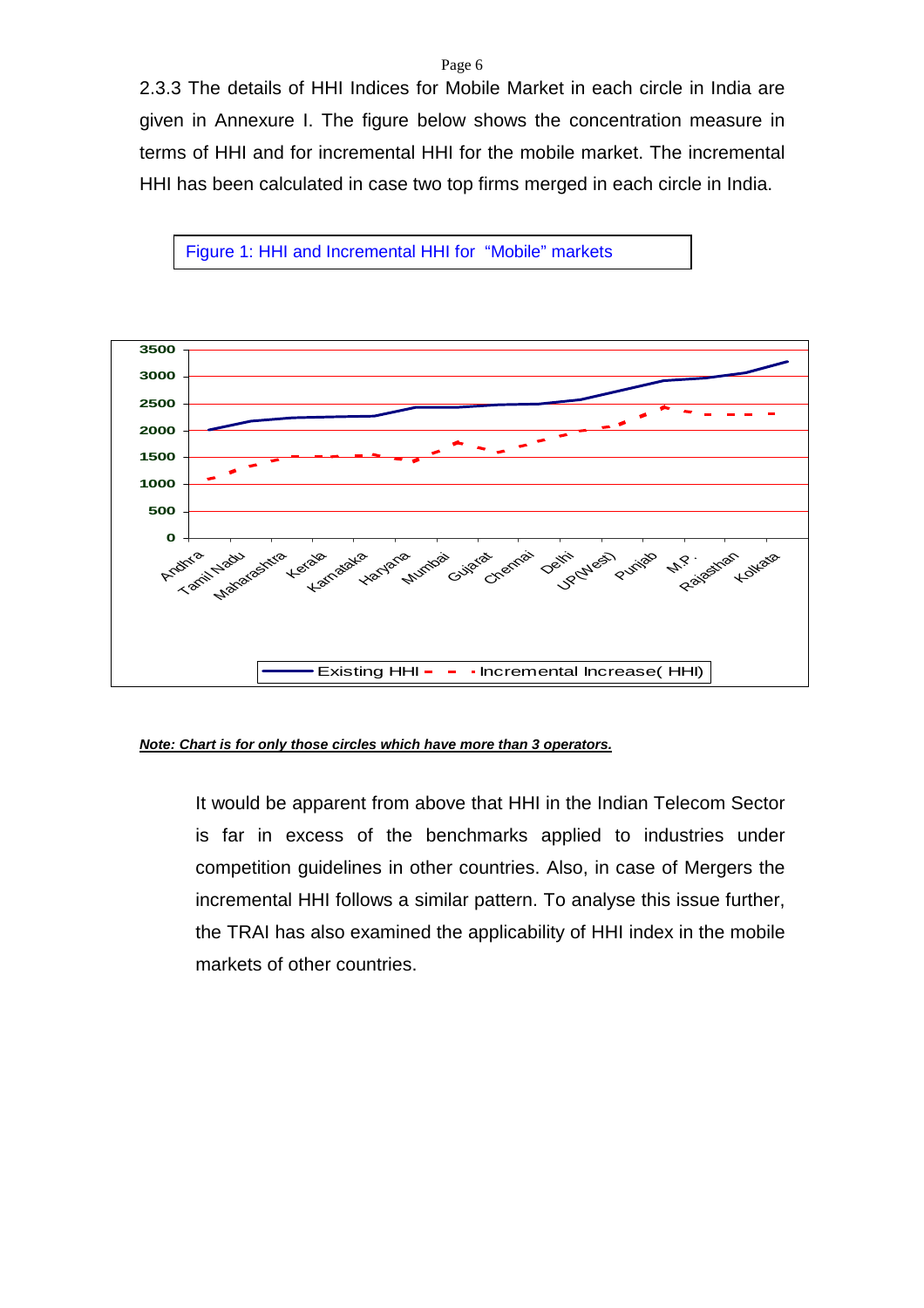The details are given in the table below

| <b>Name of countries</b>                                                                                                                                | Number of<br><b>GSM</b><br>operators | Minimum HHI,<br>i.e., assuming<br>market<br>equal<br>share |
|---------------------------------------------------------------------------------------------------------------------------------------------------------|--------------------------------------|------------------------------------------------------------|
| China                                                                                                                                                   | $\overline{2}$                       | 5000                                                       |
| Belgium, Czech Republic, Estonia, France,<br>Greece, Hungary, Ireland, Lithuania, Malaysia,<br>Poland, Portugal, Romania, Spain, Sweden,<br>Switzerland | 3                                    | 3000                                                       |
| Austria, Denmark, Germany, Italy, UK                                                                                                                    | 4                                    | 2500                                                       |
| <b>Netherlands</b>                                                                                                                                      | 5                                    | 2000                                                       |

It would be seen from the above table that in countries with 2-3-4-5 mobile operators, the HHI index would be in the range of 2000 to 5000. This shows that general HHI index may not be generally applicable to mobile telecom networks. The reasons are not far to seek. Efficient utilisation of spectrum is an important consideration for design of mobile networks. Spectrum is best utilised without being subdivided. While countries have been forced to subdivide spectrum to enforce competition among operators, the efficiency aspect has also meant that the number of operators are relatively few. Moreover, the mobile market has been opened up only in phases and the initial operators have a relatively large market share, leading to a relatively high HHI. Therefore, the generally used HHI benchmarks are not useful for assessing mergers and acquisitions in the mobile telecom market.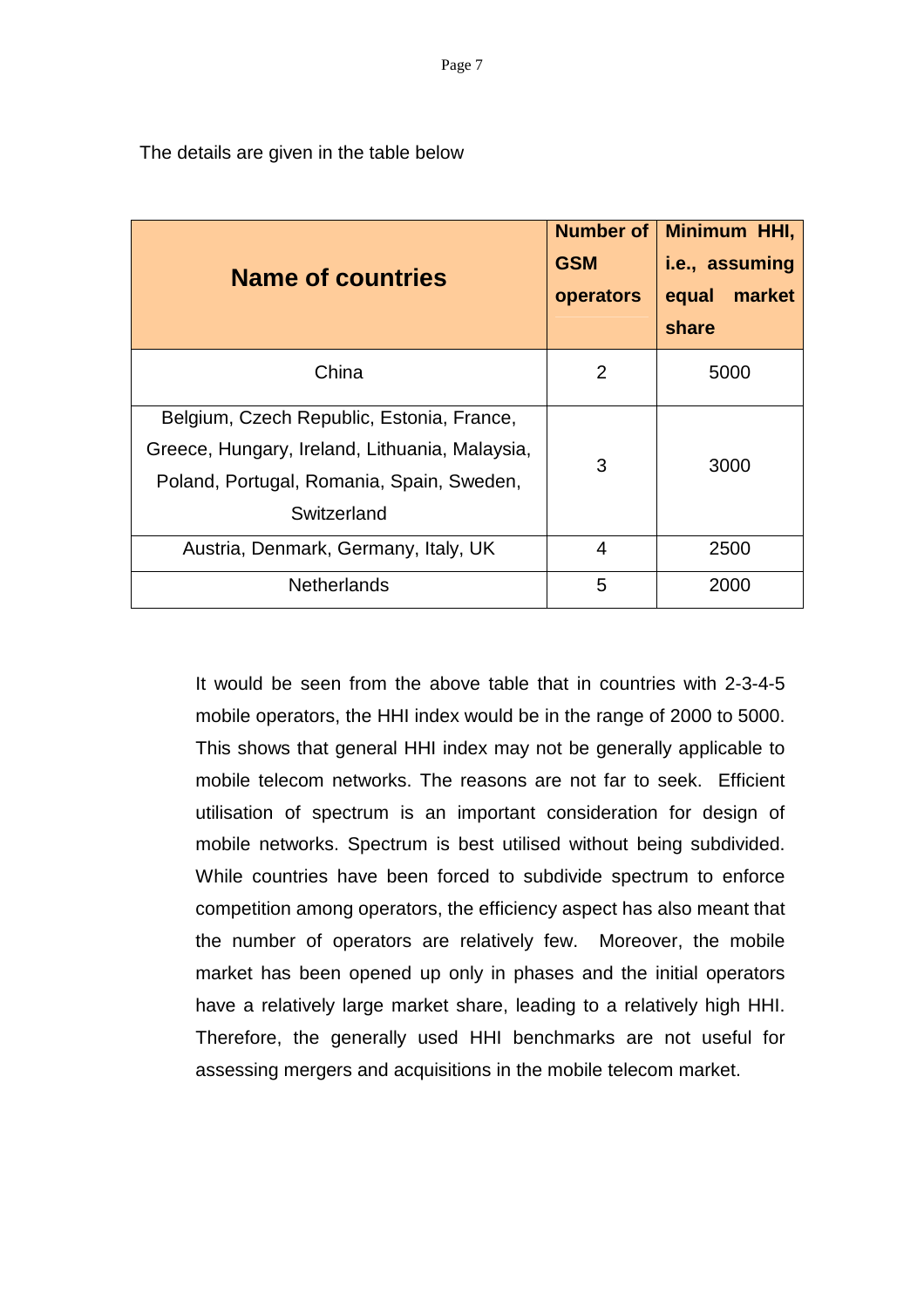2.3.4 Further, for the mobile market, we need to balance between the efficient utilisation of spectrum on the one hand and ensuring adequate competition on the other. It can be seen from the above Table that, with the increase in the number of operators the level of competition increases and the HHI reduces. However, the increase in number of operators has an adverse impact on efficient utilisation of spectrum, spectrum being a limited and scarce resource affecting both competition and provision of services in the mobile markets. Accordingly, in the mobile market, it is not advisable to use the HHI criteria to examine the M&A cases.

The basic objective of maintaining competition in the market remains relevant and certain other, more useful criteria could be considered for this purpose. For instance, some criteria taking account of the scarce resource, spectrum, may be relied upon. Also, a minimum number of operators are a good means of creating conditions for present and potential competition. We are of the opinion that M&A should not be allowed if it leads to less than three operators in the market.

- 2.3.5 In addition, the TRAI examined some other indicators of market power,
	- 1) Absolute Market share of merging entities
	- 2) Concentration Ratio of top two firms in mobile market, where merger is taking place.
- 2.3.6 *Absolute market share of merging entities:* Internationally, countries have used market share in terms of subscriber base as one of the criteria to classify any operator as dominant. The general benchmark for market share to define dominance varies between more than 30% to 50%. We have seen very intense competition in India even from operators with relatively small market share, which effectively meant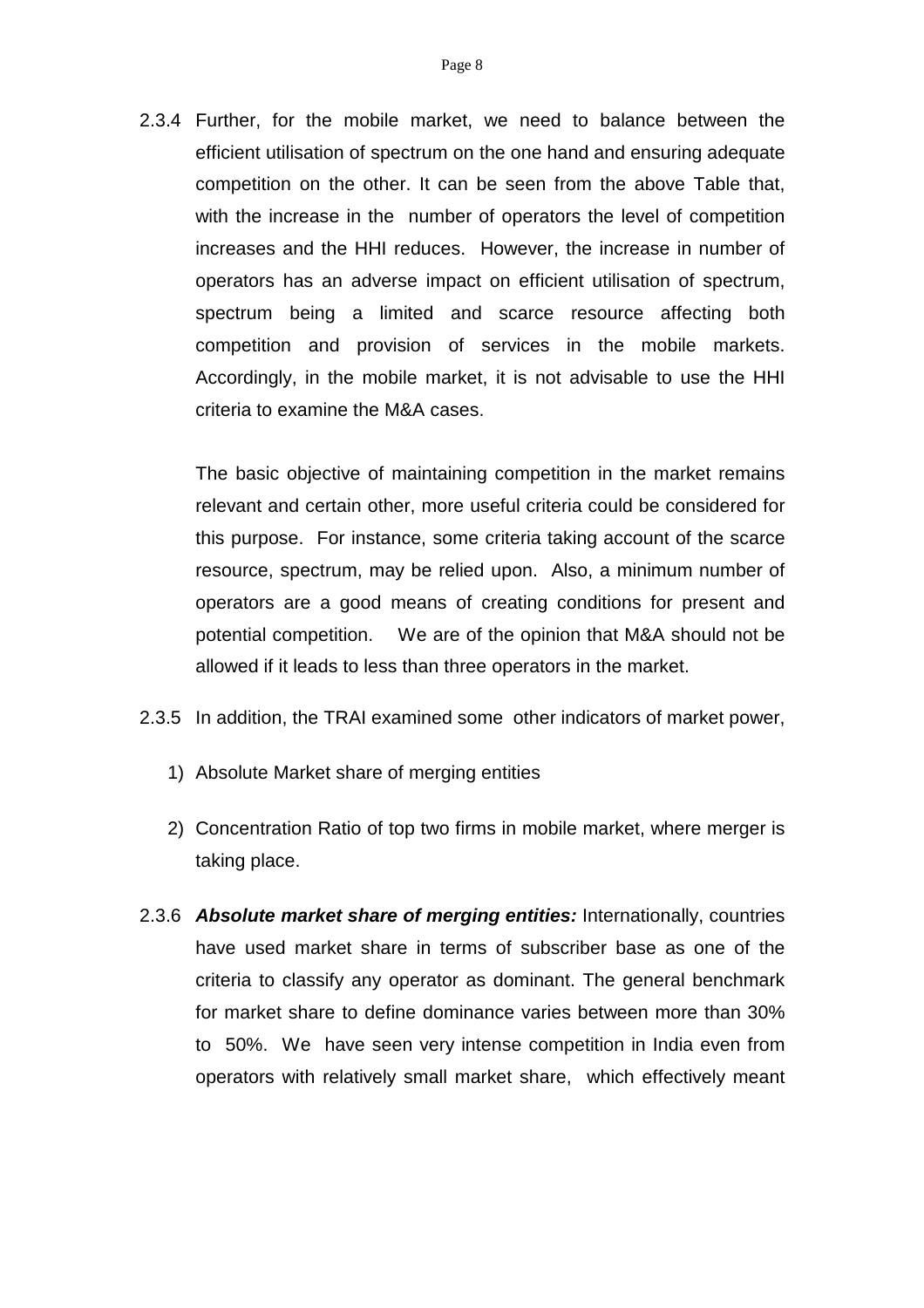that larger operators were not in a position to unfairly exploit their dominance. The competitive stimulus in India is likely to be strong even if the non-merged operators account for about 50% of the market,. At the same time, we feel that ruling out anti-competitive behaviours of the merged entity does not necessarily require that its market share be limited towards the lower end of the range of 30% to 50%. For examination of M&A cases in India, therefore, the Authority recommends that a market share greater than 50% of the merged entity should be used as one of the criteria for further examination of the merger.

The above criteria alone is not sufficient to obtain an adequate perspective on the possibility of market dominance and its abuse by the merged entity. We need to supplement this with another criteria, which will indicate a possibility of certain operators to be able to effectively compete in the market even if a certain number of operators collude. This is the criteria of concentration ratio which is discussed in the subsequent paragraphs in view of inter alia the case of possible collusion for such firms and over above mentioned limit of at least three firms to be in the market.

2.3.7 *Concentration Ratio of top two firms in mobile market, where merger is taking place:* Internationally, countries such as Australia, Brazil, Canada use Concentration Ratios to evaluate cut off levels. Generally, Concentration of top 2 or 3 firms is taken for evaluating cutoff levels When considering the concentration ratio, an important point to bear in mind is that if certain operators collude and adversely affect prices, the remaining operator(s) should have a substantially large enough market base to offer an effective and viable competitive alternative. Further, assessment will have to be based on the market situations.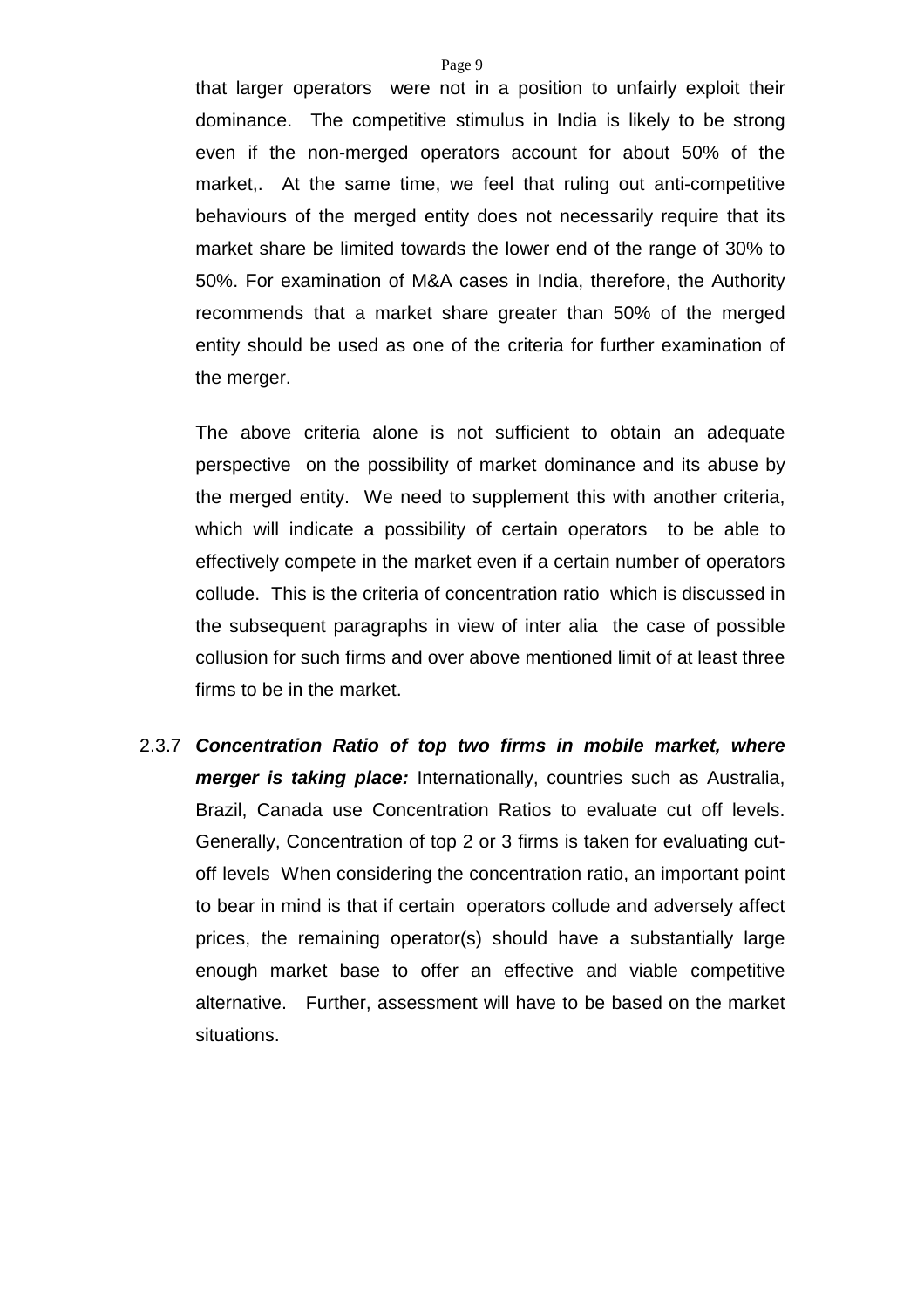In a circle with four operators when a merger takes place between two operators, the criterion of at least three operators in a post merger scenario is met. The next question comes to decide the cut off level of CR2. If the third operator has at least 25% market share, then as per practice followed in some countries, this operator could be said to have significant market power. This implies that cut off level of CR2 could be specified as 75%. In view of the above, the Authority feels that if CR2>75%, then the desirability of the merger will need to be examined.

2.3.8 Internationally, if a merger shows that relevant bench marks (such as market share, etc.) are exceeded, the Competition Authorities examine the Merger for possible substantial lessening of competition. The Authority has taken note of the international practices in this regard and the guiding principles for substantial lessening of competition are provided in Annexure II.

### **3 Treatment of spectrum as a result of Intra Circle merger**

3.1 In para 7.33 of TRAI's recommendations on Unified Licensing, it was mentioned that under intra-circle M&A the allocated spectrum to merging operators would also get merged subject to specified principles to be evolved. The Authority recognises that when there are Mergers between two Cellular Mobile Service Providers, it is the value of spectrum that triggers such mergers. Accordingly, while formulating its recommendations, the following issues were carefully considered.

### **3.1 Current level of allocated spectrum**

3.1.1 In India, the Cellular Operators operating on GSM have been allocated spectrum ranging from 4.4 Mhz to 10 Mhz based on certain specified criteria including subscriber base. For CDMA based operators, 2.5 Mhz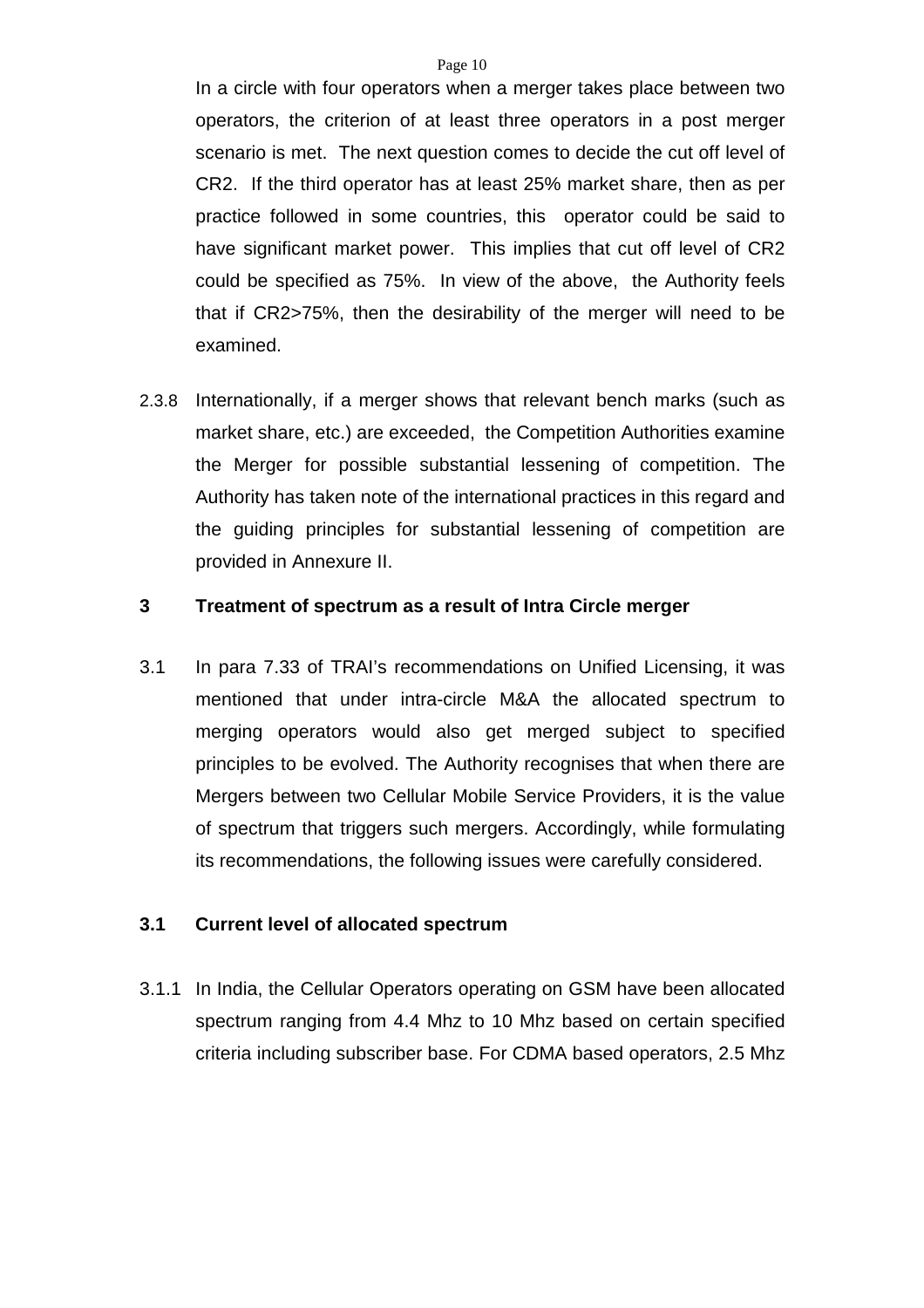(subject to a maximum of 5 Mhz) has been allocated. In comparison we may consider the EU countries, where average spectrum in the range of 10 Mhz to 27 Mhz has been allocated to various cellular operators. A Table illustrating the level of spectrum allocations in India and other countries are provided at Annexures III & IV (i) and (ii) respectively.

### **3.2 Current subscriber base and rate of growth**

3.2.1 The cellular industry today is experiencing tremendous growth with about 2 Million customers being added every month. The number of cellular subscribers has increased from 10.6 Million in December 2002 to 29 Million in December 2003. With aggressive competition, largely manifesting in tariff decline, the rate of growth would increase further. Also, the onset of a free incoming call regime has substantially increased the traffic resulting in an increased load on spectrum. These aspects of spectrum utilization are presently under study by the TRAI.

### **3.3 International practices on Merger of spectrum under M&A cases**

3.3.1 A study of merger regulations across various countries revealed that spectrum of the acquired entity is retained with the merged firm irrespective of whether spectrum was auctioned or granted with the licence.

# **3.4 Efficient Utilization of spectrum and preventing spectrum hoarding**

3.4.1 The TRAI is presently working on guidelines of efficient utilisation of Spectrum, allocation and pricing, which shall form part of a comprehensive spectrum management policy (for which, the Government of India has sought TRAI's recommendations separately).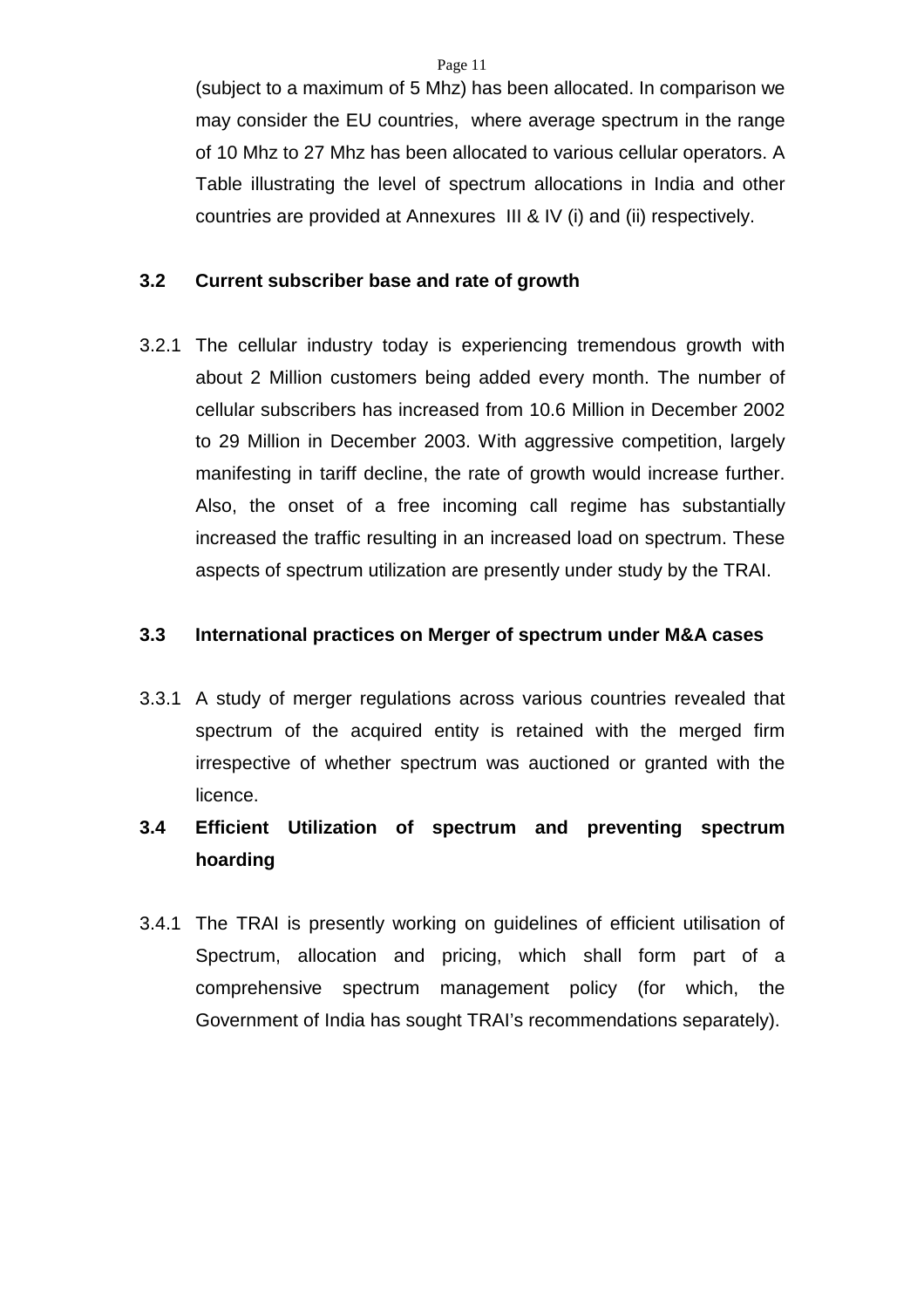Prior to the more detailed spectrum guidelines, we need to provide an indication of the policy towards merged mobile service operators. This policy has to take account of the fact that merger of spectrum is one of the important factor for triggering the M&A. At the same time, the Authority would like to prevent hoarding of spectrum. Keeping all these factors in mind, the Authority has decided that the maximum spectrum that could be held by a Merged entity should be capped at 15 Mhz per operator per service area for Metros & Category 'A' Circles and 12.4 Mhz per operator per service area in Category 'B' and Category 'C' Circles. The merged spectrum subject to these limits would remain with the merged entity even after issue of detailed spectrum guidelines. The guidelines on Spectrum would entail details of efficient utilization and for this purpose the total amount of spectrum emerging after Merger would be treated as the starting point for further allocation. The further allocation of spectrum to the merged entity will be as per the criterion laid down in detailed spectrum guidelines which will be issued separately.

### **4. License conditions and equity holdings**

As per license conditions, no single company/legal person, either directly or through its associates, shall have substantial equity holding in more than one Licensee Company in the same service area for the same Service. 'Substantial equity' wherein means 'an equity of 10% or more'. A promoter company is not permitted to have stakes in more than one licensee company for the same service area. While examining M&A cases, this aspect needs to be kept in mind in cases where there are two such companies operating in the same market even under different licenses.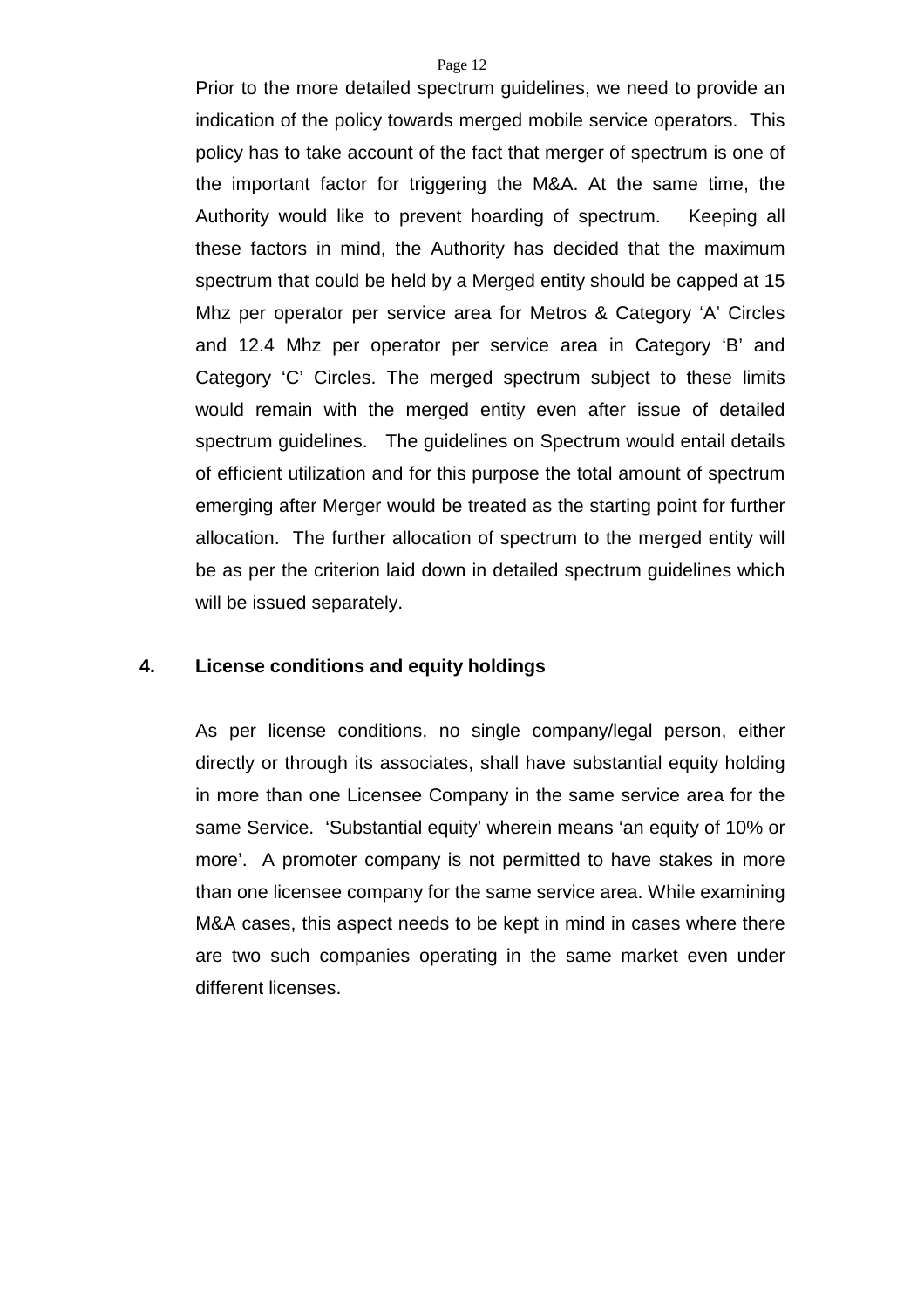## **5. Recommendations**

- 5.1 While Mergers to encourage efficiencies of scope and scale are desirable, care has to be taken that monopolies do not emerge as a consequence. Based on the above discussion, the Authority recommends the following broad guidelines to examine the intra circle Mergers & Acquisition cases.
	- **i.** If consequent to the merger under consideration, the number of operators in any circle/served market reduces below three (3), the merger will not be allowed by the competent authority.
	- ii. Detailed examination of the impact of merger would be conducted by the Competent Authority in the following cases:
		- Market share of merged entity is greater than 50%; and
		- Concentration ratio of top 2 firms (CR2) in a postmerged scenario is greater than or equal to 75%.

The guiding principles to examine such M&A cases are provided in Annexure II.

- iii. The competent Authority would also consider allowing mergers in cases where one of the merging parties is a failing firm and in case:
	- The firm and its assets would have to exit the market in the near future irrespective of the merger; and
	- There should be no serious prospect of restructuring the business without the merger
	- However, in any such case, the onus to prove that the merger would substantially improve the prospects of the firm warding off failure would rest on the merging parties.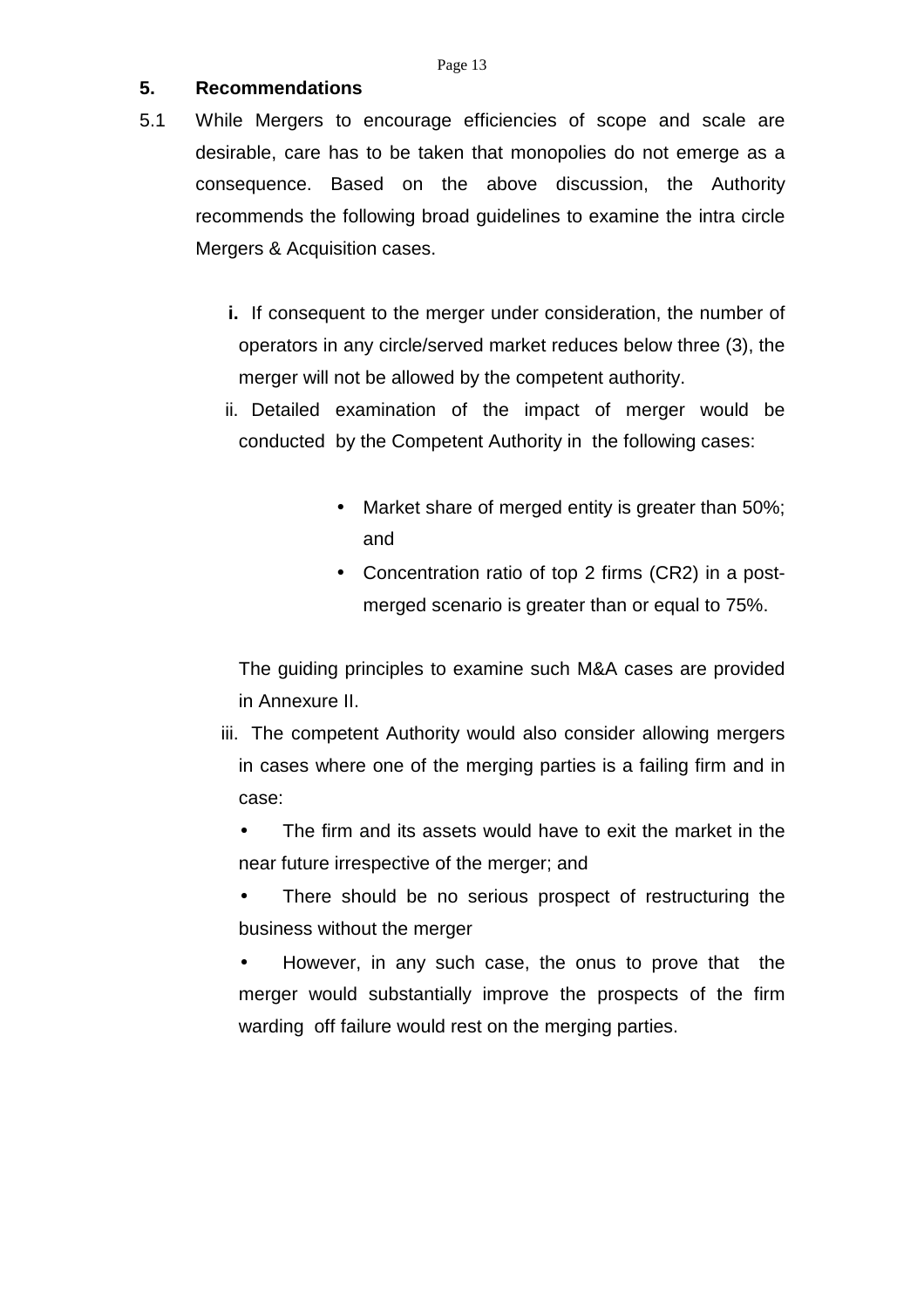- iv. The spectrum of the merging entities should be merged subject to the limits prescribed in para 3.4.1 above. Any further allocation should be as per the spectrum guidelines to be issued separately. For the purpose of future allocation, the total spectrum of the merged entity should be taken as the starting point.
- v. For the purpose of the conditions (i) to (iv) above, the impact of equity share holding by the same business group / promoter in more than one company in the same license area as described in Para 4 above needs to be kept in mind.

# **5. Other related issues**

All telecom mergers are to be notified to TRAI. The merged entity should obtain the approval of the licensor, i.e. Department of Telecommunications (DoT) for the proposed merger.

- TRAI reserves the right to intervene and or inquire into expected or completed mergers.
- The operators may note that TRAI has already classified an operator having market share greater or equal to 30% of the relevant market as one having "Significant Market Power" in its Reference Interconnect Order (RIO). In case the merged entity becomes an SMP post merger then the extant rules & regulations applicable to SMPs would also apply to the merged entity.

# **6. Review of recommendations**

As the present industry is in a stage of flux and would need some time before the market stabilizes, the TRAI is of the opinion that the Merger Guidelines may be reviewed after one year.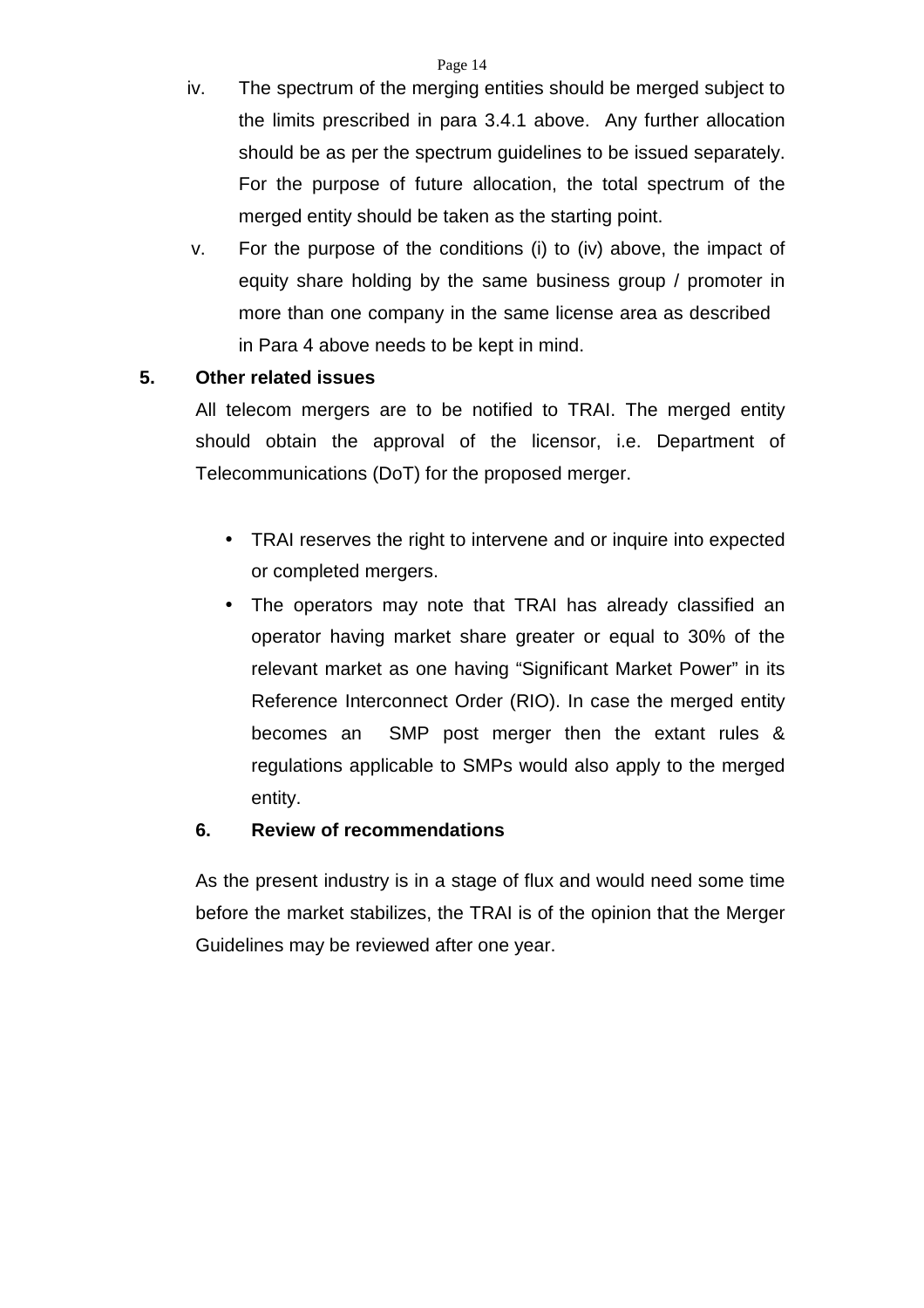# Page 15

# **Annex – I (HHI Index for the Mobile Market – as on September 30, 2003)**

| <b>Name of the Circle</b>           | No. of Players | Market Share (%) | <b>HHI Index</b> |
|-------------------------------------|----------------|------------------|------------------|
| Maharashtra                         | 6              |                  |                  |
| - Bharti                            |                | 9%               |                  |
| - BPL                               |                | 11%              |                  |
| - Idea                              |                | 33%              |                  |
| - BSNL (M)                          |                | 23%              |                  |
| - Reliance                          |                | 20%              |                  |
| - Tata Teleservices                 |                | 4%               |                  |
| <b>Total</b>                        |                | 100%             | 2,236            |
| Gujarat                             | 6              |                  |                  |
| - Fascel                            |                | 38%              |                  |
| - Idea                              |                | 16%              |                  |
| - Bharti                            |                | 6%               |                  |
| - BSNL (M)                          |                | 21%              |                  |
| - Reliance                          |                | 18%              |                  |
| - Tata Teleservices<br><b>Total</b> |                | 2%<br>100%       |                  |
| Andhra Pradesh                      | 6              |                  | 2,471            |
| - Idea                              |                | 18%              |                  |
| - Bharti                            |                | 24%              |                  |
| - Hutch                             |                | 5%               |                  |
|                                     |                | 22%              |                  |
| - BSNL (M)<br>- Reliance            |                | 23%              |                  |
| - Tata Teleservices                 |                | 7%               |                  |
| <b>Total</b>                        |                | 100%             | 2,007            |
| Karnataka                           | 6              |                  |                  |
| - Bharti                            |                | 34%              |                  |
| - Spice                             |                | 13%              |                  |
| - Hutch                             |                | 9%               |                  |
| - BSNL (M)                          |                | 18%              |                  |
| - Reliance                          |                | 23%              |                  |
| - Tata Teleservices                 |                | 3%               |                  |
| <b>Total</b>                        |                | 100%             | 2,268            |
| Tamil Nadu                          | 6              |                  |                  |
| - BPL                               |                | 13%              |                  |
| - Aircel                            |                | 23%              |                  |
| - Bharti                            |                | 8%               |                  |
| - BSNL (M)                          |                | 25%              |                  |
| - Reliance                          |                | 27%              |                  |
| - Tata Teleservices                 |                | 3%               |                  |
| Total                               |                | 100%             | 2,180            |
| Kerala                              | 5              |                  |                  |
| - Escotel                           |                | 27%              |                  |
| - BPL                               |                | 15%              |                  |
| - Bharti                            |                | 9%               |                  |
| - BSNL (M)                          |                | 28%              |                  |
| - Reliance                          |                | 22%              |                  |
| Total                               |                | 100%             | 2,252            |
| Punjab                              | 4              |                  |                  |
| - Spice                             |                | 33%              |                  |
| - Bharti                            |                | 37%              |                  |
| - BSNL (M)                          |                | 15%              |                  |
| - Reliance                          |                | 15%              |                  |
| <b>Total</b>                        |                | 100%             | 2,919            |
| Haryana                             | 5              |                  |                  |
| - Escotel                           |                | 23%              |                  |
| - Aircel Digilink                   |                | 3%               |                  |
| - Bharti                            |                | 22%              |                  |
| - BSNL (M)<br>- Reliance            |                | 31%<br>21%       |                  |
| <b>Total</b>                        |                | 100%             | 2,422            |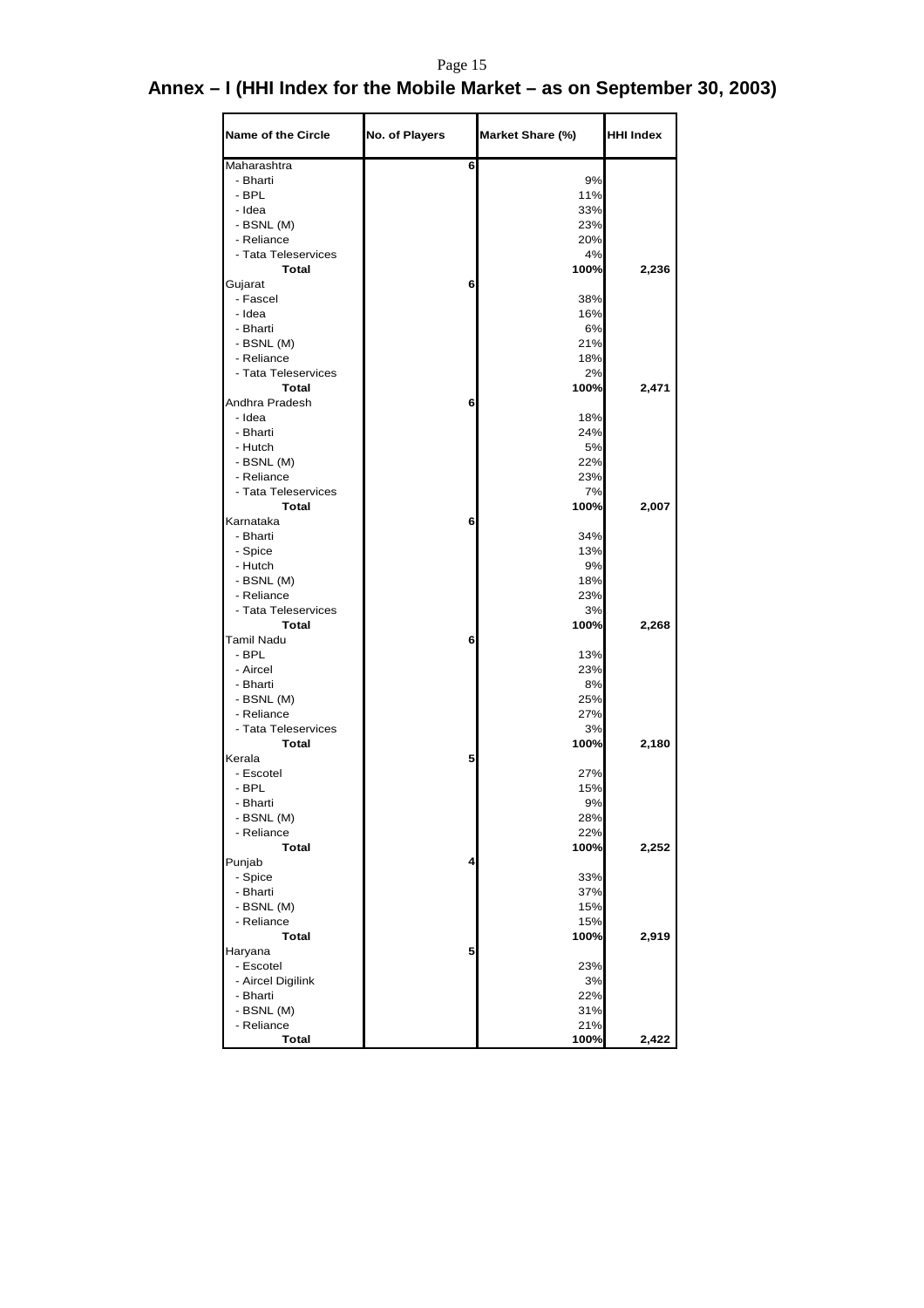## Page 16

## Annexe – 1 (HHI Index for the Mobile Market – as on September 30, 2003)

| <b>Name of the Circle</b>              | No. of Players | Market Share (%) | <b>HHI Index</b> |
|----------------------------------------|----------------|------------------|------------------|
| Uttar Pradesh (W)                      | 4              |                  |                  |
| - Escotel                              |                | 34%              |                  |
| - Bharti                               |                | 17%              |                  |
| - BSNL (M)                             |                | 31%              |                  |
| - Reliance                             |                | 17%              |                  |
| Total                                  | 3              | 100%             | 2,742            |
| Uttar Pradesh (E)<br>- Aircel Digilink |                | 25%              |                  |
| - BSNL (M)                             |                | 42%              |                  |
| - Reliance                             |                | 33%              |                  |
| <b>Total</b>                           |                | 100%             | 3,471            |
| Rajasthan                              | 4              |                  |                  |
| - Aircel Digilink                      |                | 5%               |                  |
| - Hexacom                              |                | 36%              |                  |
| - BSNL (M)                             |                | 32%              |                  |
| - Reliance                             |                | 27%              |                  |
| <b>Total</b>                           |                | 100%             | 3,075            |
| Delhi                                  | 6              |                  |                  |
| - Bharti                               |                | 37%              |                  |
| - Hutchison                            |                | 27%              |                  |
| - MTNL                                 |                | 4%               |                  |
| - Idea Cellular                        |                | 10%              |                  |
| - Tata Teleservices                    |                | 3%               |                  |
| - Reliance                             |                | 18%              |                  |
| Total                                  |                | 100%             | 2,573            |
| Mumbai                                 | 5              |                  |                  |
| - BPL                                  |                | 28%              |                  |
| - Hutchison                            |                | 32%              |                  |
| - Reliance                             |                | 20%              |                  |
| - MTNL                                 |                | 6%               |                  |
| - Bharti Cellular                      |                | 14%              |                  |
| Total<br>Chennai                       | 5              | 100%             | 2,433            |
| - RPG Cellular                         |                | 19%              |                  |
| - Bharti Mobinet                       |                | 25%              |                  |
| - Reliance                             |                | 36%              |                  |
| - Hutchison                            |                | 9%               |                  |
| - BSNL (M)                             |                | 11%              |                  |
| <b>Total</b>                           |                | 100%             | 2,491            |
| Kolkata                                | 4              |                  |                  |
| - Bharti Mobitel                       |                | 29%              |                  |
| - Hutchison                            |                | 40%              |                  |
| - Reliance                             |                | 29%              |                  |
| - BSNL (M)                             |                | 2%               |                  |
| Total                                  |                | 100%             | 3,269            |
| West Bengal                            | 2              |                  |                  |
| - Reliance                             |                | 18%              |                  |
| - BSNL (M)                             |                | 82%              |                  |
| Total                                  |                | 100%             | 7,081            |
| Madhya Pradesh                         | 4              |                  |                  |
| - Idea                                 |                | 28%              |                  |
| - Bharti                               |                | 12%              |                  |
| - BSNL (M)                             |                | 19%              |                  |
| - Reliance                             |                | 41%              |                  |
| <b>Total</b>                           | 3              | 100%             | 2,976            |
| Himachal Pradesh<br>- Bharti           |                |                  |                  |
| - Reliance                             |                | 46%<br>11%       |                  |
| - BSNL (M)                             |                | 42%              |                  |
| <b>Total</b>                           |                | 100%             | 4,070            |
| Bihar                                  | 2              |                  |                  |
| - Reliance                             |                | 61%              |                  |
| - BSNL (M)                             |                | 39%              |                  |
| Total                                  |                | 100%             | 5,260            |
| Orissa                                 | 2              |                  |                  |
| - Reliance                             |                | 50%              |                  |
| - BSNL (M)                             |                | 50%              |                  |
| Total                                  |                | 100%             | 5,000            |
| Assam                                  | 1              |                  |                  |
| - Reliance                             |                | 100%             |                  |
| Total                                  |                | 100%             | 10,000           |

*Source: TRAI, COAI, ABTO, ICRA Analysis*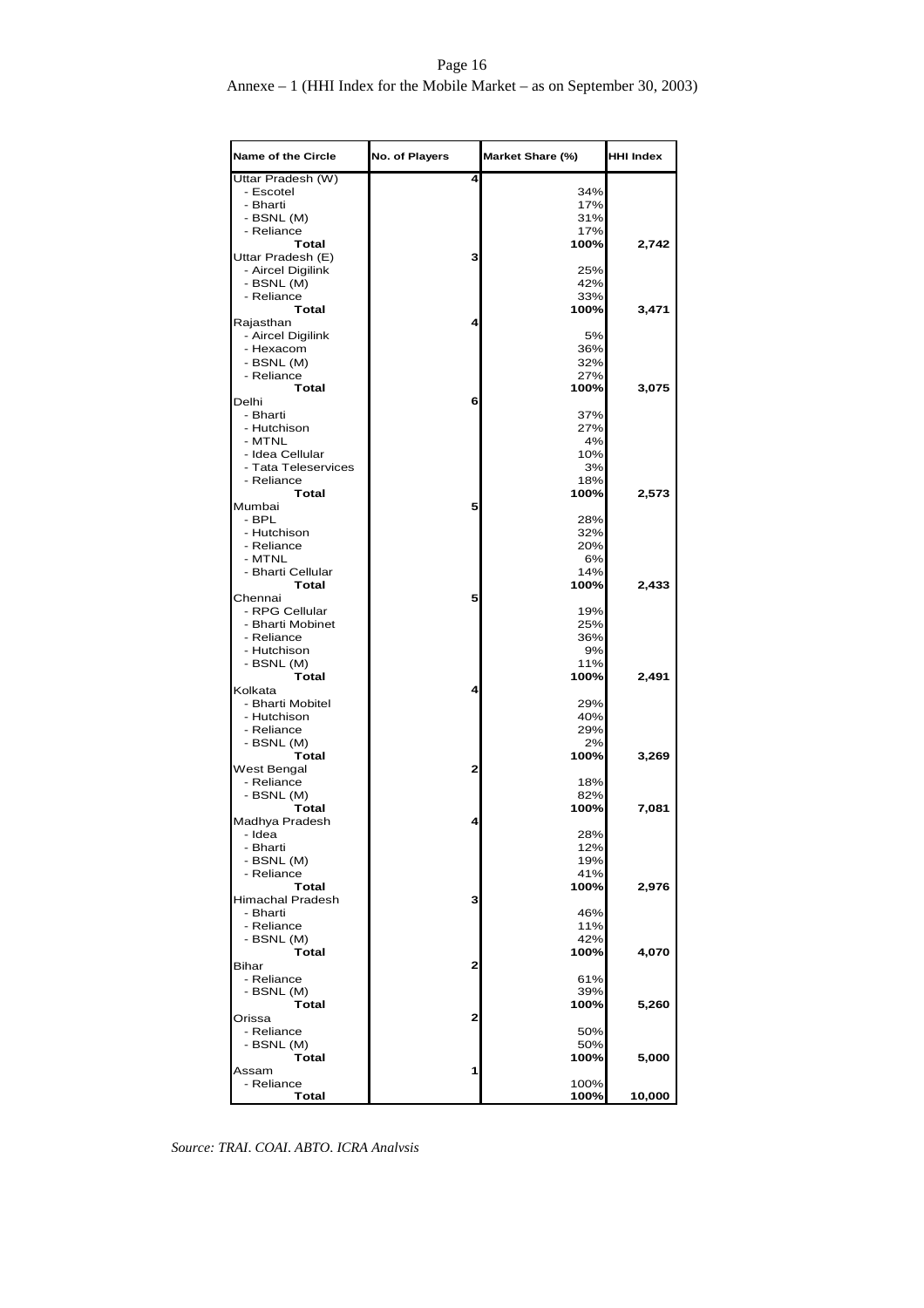# **Annex II: Guiding principles for examining substantial lessening of competition**

## **(A) Market Power, Dominance and Concentration**

All competition commissions and anti-trust authorities focus on the issues of market power and the consequent ability of dominant firms in the market to abuse market power to lessen the competition/rivalry between firms in the market. 'Market power' is an economic concept, which is often given a distinct legal status as a 'dominant firm'. Market power is construed as the ability of firms to independently raise prices above the prevailing market prices, irrespective of actions of other firms. It is important to differentiate between market power or dominance and the abuse of market power or anticompetitive behaviour. Market power is not necessarily construed as anticompetitive unless it is accompanied by or leads to its abuse as in anticompetitive behaviour. Effective competition can therefore be understood as the absence of abuse of market power.

Market power can be derived from various structural sources such as high sunk costs, regulatory barriers, economies of scale, product/service differentiation and the chances of abuse get amplified with increasing concentration and are mitigated by the presence of good supply and demand substitutes, excess capacity of competing firms, strong buyer power and likelihood of new entries.

The following excerpts from the European Commission's competition department illustrate these issues

1. "Firms turn into a dominant position when they have the power to behave independently without taking into account, to any substantial extent, their competition and ultimately their consumers" - European Commission.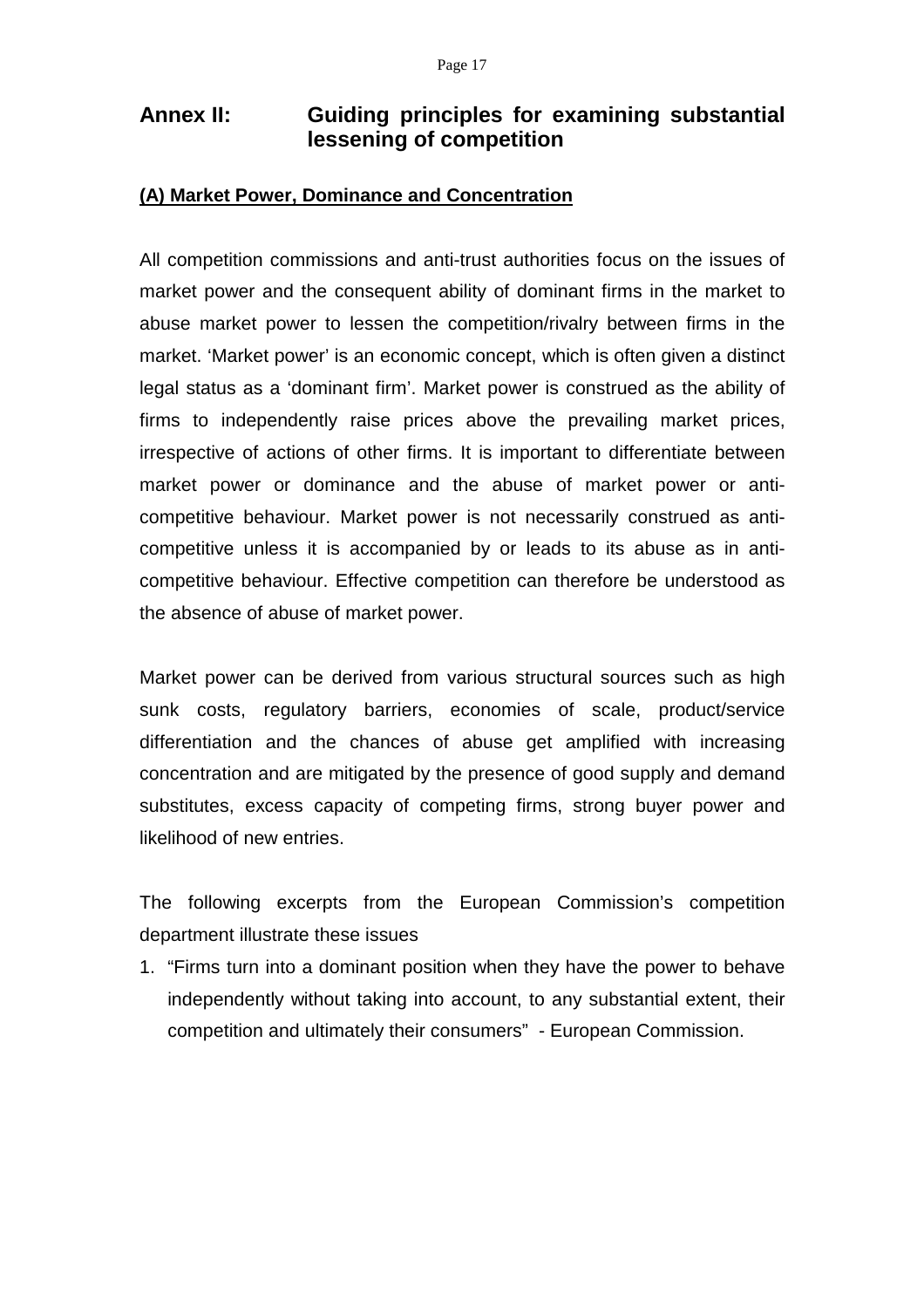2. The role of competition authority is therefore, defined as, "restricting serious and permanent market power without adversely affecting incentives for innovation and efficiency" .

The usual approach to measure market power is through measuring market concentration (determined by indices based on size and share of firms), that is used as a proxy for market power. All guidelines reviewed use either Concentration ratio or Hirschmann-Herfindahl Index (HHI) as a measure of concentration and then the guidelines concentrate on evaluating "substantial lessening of competition". The determination of market power - dominant operator or concentration - is the starting point, the existence of which necessitates evaluating its impact on the level of competition by the competition authorities.

## **The Process of Regulating Mergers**

The process of review of mergers varies across countries. Some countries such as Canada and Brazil require prior approval of the concerned competent authority for mergers to proceed. In the United Kingdom, the Office of Fair-Trading (OFT) and Competition Commission (CC) are required to enquire into mergers, which satisfy the substantive test for the merged or merging firms

- a) one -fourth share of supply
- b) Turnover greater then 70 million pounds

The EC is responsible for reviewing mergers that meets the following criteria

- 1) Worldwide turnover greater than Euro 2.5 billion
- 2) Turnover greater than Euro100 million in each of at least three member states
- 3) Each of the two companies must have community turnover greater than Euro 100 million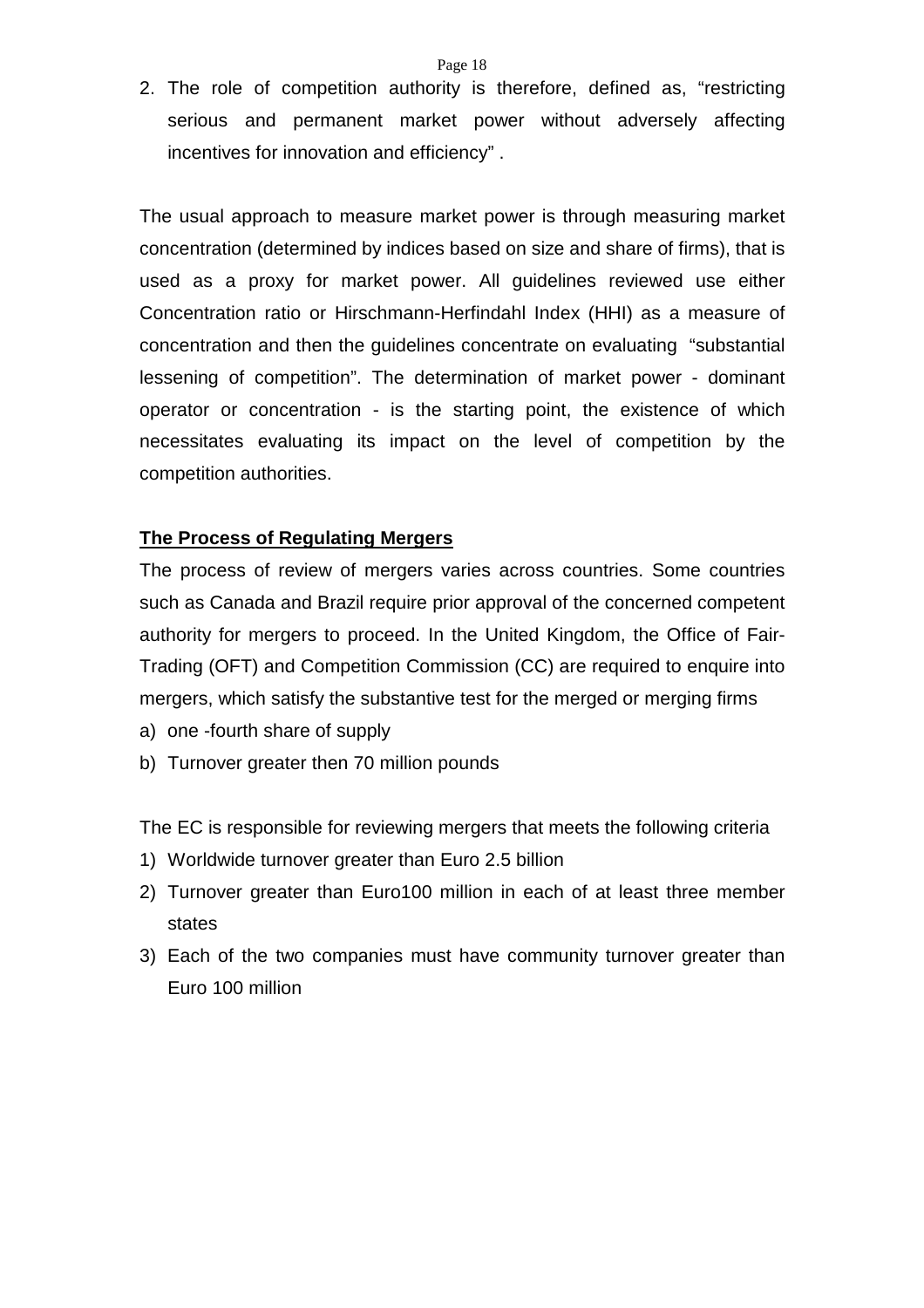#### Page 19

The members of the European Commission are required to refer mergers with 'community effect' to the Commission. The Department of Justice (DOJ) and Fair Trading Corporation (FTC) review cases of anti-trust violation in the United States usually in response to lawsuits. In Malaysia and Singapore there are specific guidelines for the telecom sector and they designate operators with significant market power (SMP) as dominant. In all cases, the competent authority has *suo-moto* powers to review the completed or prospective mergers. As is the convention in most countries, the merging parties usually get their merger proposals reviewed by the concerned authority.

The guidelines pertaining to merger regulations are issued by the competition authorities except for Malaysia and Singapore where the sector regulator has issued specific guidelines for telecom mergers and their implications on the level of competition. In any case, the starting point for review of mergers or its implications on the level of competition in the sector starts with defining 'relevant markets'.

Our study of the processes followed in the various countries leads us to broadly delineate two routes to sustain free and fair competition in the telecom sector.

- 1) Adapt the economic principles of measuring "market power" and evaluating substantial "lessening of competition" as defined and used by the competition authorities elsewhere.
- 2) Designate operators with significant market power as "dominant" and then focus on abuse of market power /anti-competitive conduct by such dominant operators, in the post-merger situation.

It needs to be understood that in the second case there are no specific merger related guidelines, which apply on merging firms as regards to market power.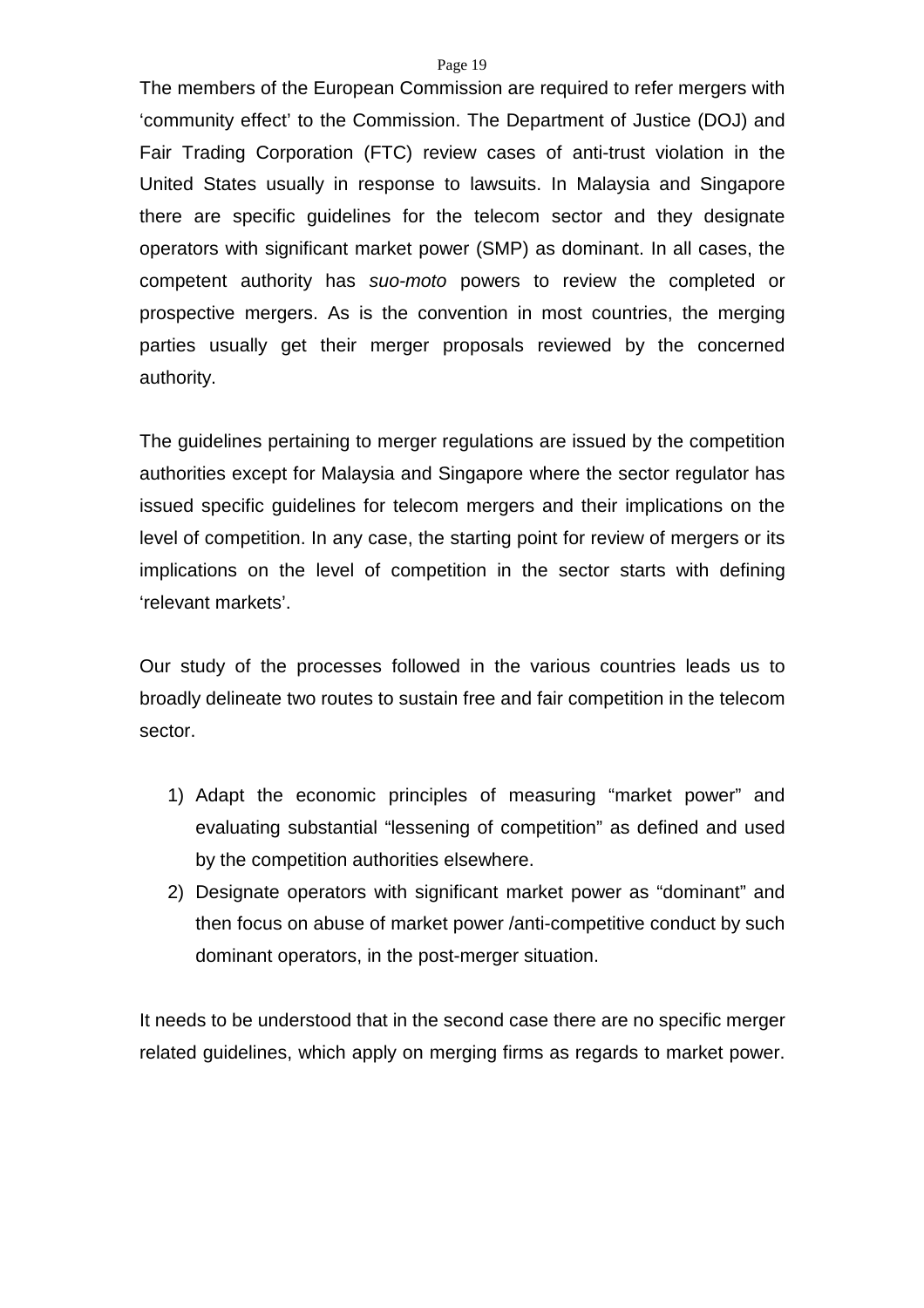#### Page 20

It is incumbent on the firms to evaluate the rules of conduct in a post merger situation and follow them. Ex-Ante regulation of mergers is however, recommended by ITU in competition policy guidelines.

The alternative routes to regulating mergers can be graphically depicted in the following figure



<sup>\*\*</sup> also has merger guidelines

The key to start the process of evaluating or initiating enquiry into whether or not a completed merger or prospective merger can have anti-competitive effects is to consistently define 'relevant markets'. The five-stage evaluation process is represented graphically in the following figure, which is the core of any competition guideline and same principles are used wherever the dominant operator method is adopted by the competent authorities.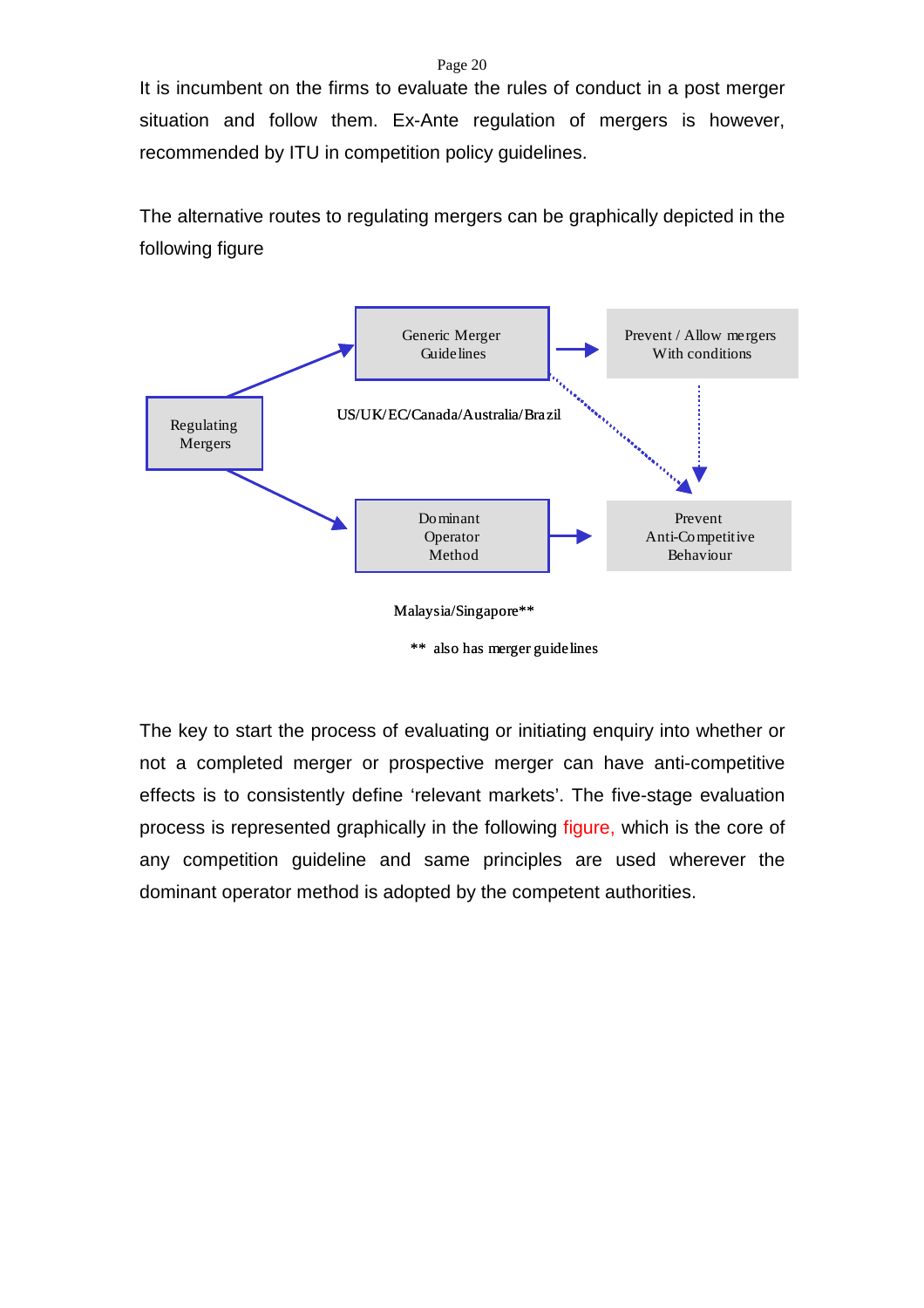# **Measuring Market Power and Evaluating Lessening of Competition: The Five – Stage Model**



The elements of this model are described in detail in the following sections.

# **I. Defining Markets**

The first step in assessment of any market power and dominance is the credible and an accurate definition of markets. It is only by defining the boundaries of business activity that the competitive constraints acting on any product/service and its provider/supplier can be determined and market power/dominance measured accordingly. Merger and competition guidelines in all countries studied use standard economic method of SSNIP (Small but Significant Non Transitory Increase in Price) to define markets and the dimensions on which the test is applied are

- *1. Product/Service-Markets*
- *2. Geographic/Regional Markets*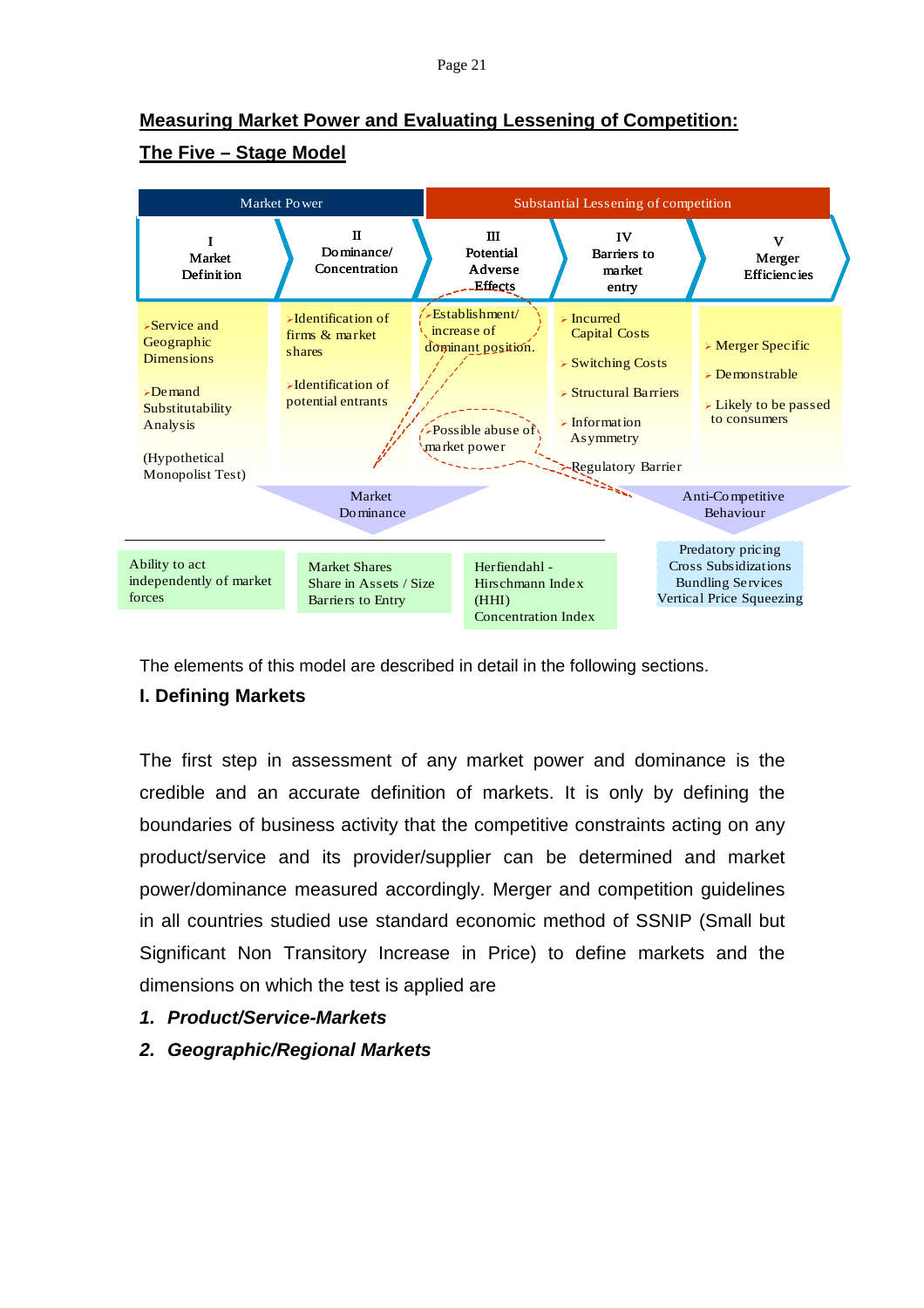Demand and Supply Substitution analysis is used to define market boundaries on these dimensions. In defining markets for telecommunication services supply substitution is not relevant as it is usually not possible for competing firms to switch facilities in the short - run, Demand substitution is to be evaluated by application of the Hypothetical Monopolist Test (SSNIP). In simpler terms "A given product /geographic market area should include all those products which are good substitutes both in the demand and the supply" (ITU). In defining services and geography all guidelines (of the countries researched) refer to the following considerations

**Product/Service - Markets:** All the products/services, which are regarded as interchangeable by consumer by reason of product/service characteristics, their prices and their intended use. Factors to be considered while evaluating substitution include physical characteristics, intended use, prevailing prices and consumer preferences.

**Geographic Market:** The geographic market must be an area in which the conditions of competition applying to the product concerned are same for all suppliers." Factors to be considered include regional differences, prices, transport costs and consumer preferences.

# **The SSNIP Test (Small but significant and non-transitory increase in price - usually 5%)**

This concept can be clarified by considering the following explanation by the European Commission.

"The question to be answered is whether the parties' customers would **switch**  to readily available substitutes or to suppliers located elsewhere in response to a hypothetical **small** (in the range 5% to 10%) but **permanent** relative price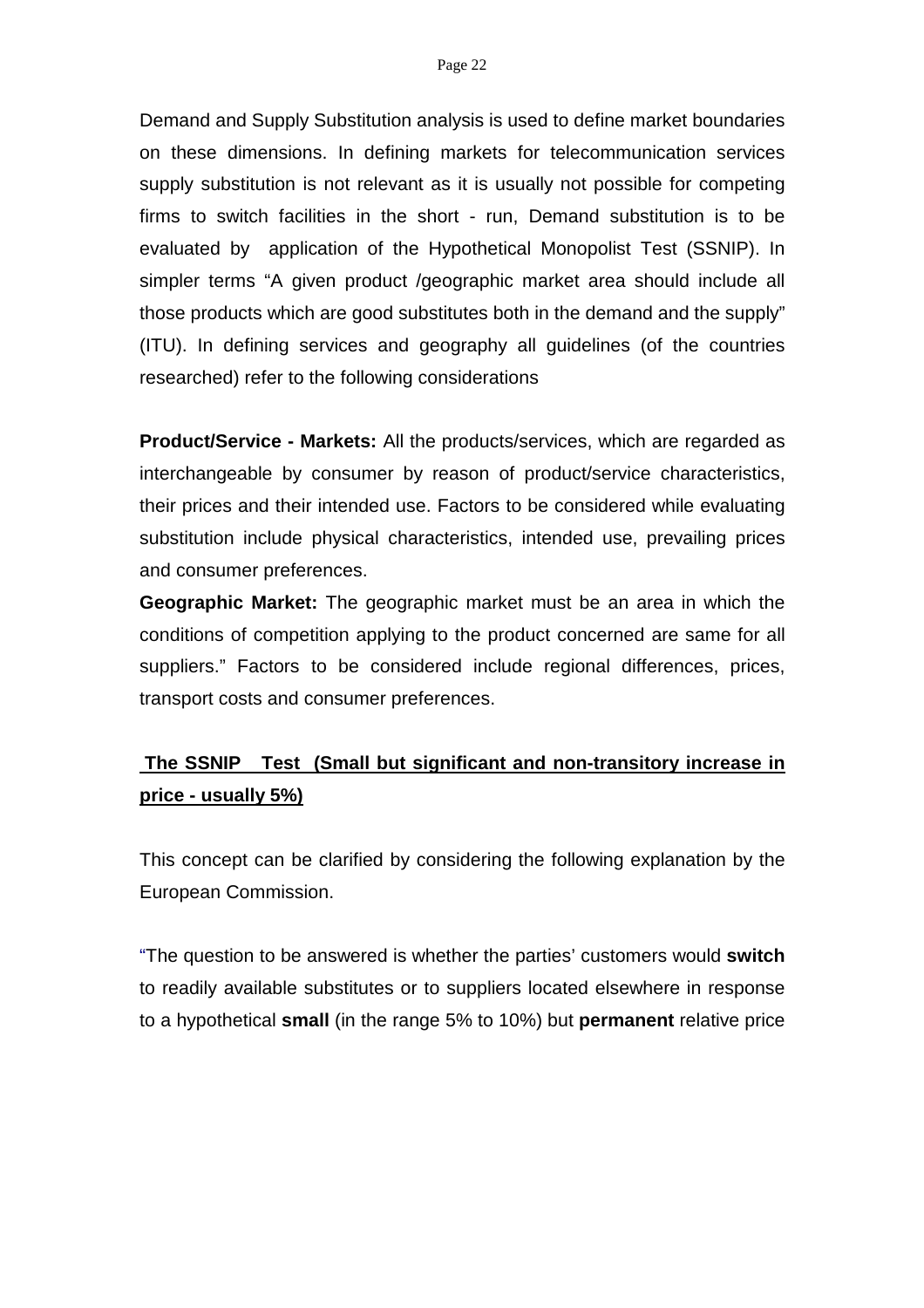increase in the products and areas being considered. If substitution were enough to make the price increase unprofitable because of the resulting **loss of sales**, additional substitutes and areas are included in the relevant market. This would be done until the set of products and geographical areas is such that small, permanent increases in relative prices would be profitable."

### **Applying SSNIP and defining markets for telecom services**

The application of SSNIP in defining markets makes the use of economic principles in defining markets, which makes the definition, and process of providing boundaries, to markets independent of technical and consumer preference changes so that the test can be applied to all markets under all structural conditions. However, there are practical limitations to the application of SSNIP in terms of past information being available to apply the test and there are issues of relativity of prevailing price levels. It is recognised by competition authorities and regulators that the rigorous application of SSNIP may often lead to very narrowly defined markets and it is therefore recommended that a more pragmatic and easily applicable approach be taken towards broader market definitions. It is also advisable that narrower markets be defined only when there is credible information regarding lack of competitive forces with respect to provision of a particular service. In addition there are a number of other issues associated with product demand substitution for telecom services markets such as:

- ▶ Bundling of services
- Existence of cluster markets
- $\triangleright$  Potentially high switching costs
- Existence of retail and wholesale markets
- Differing consumer behaviour in residential and non-residential markets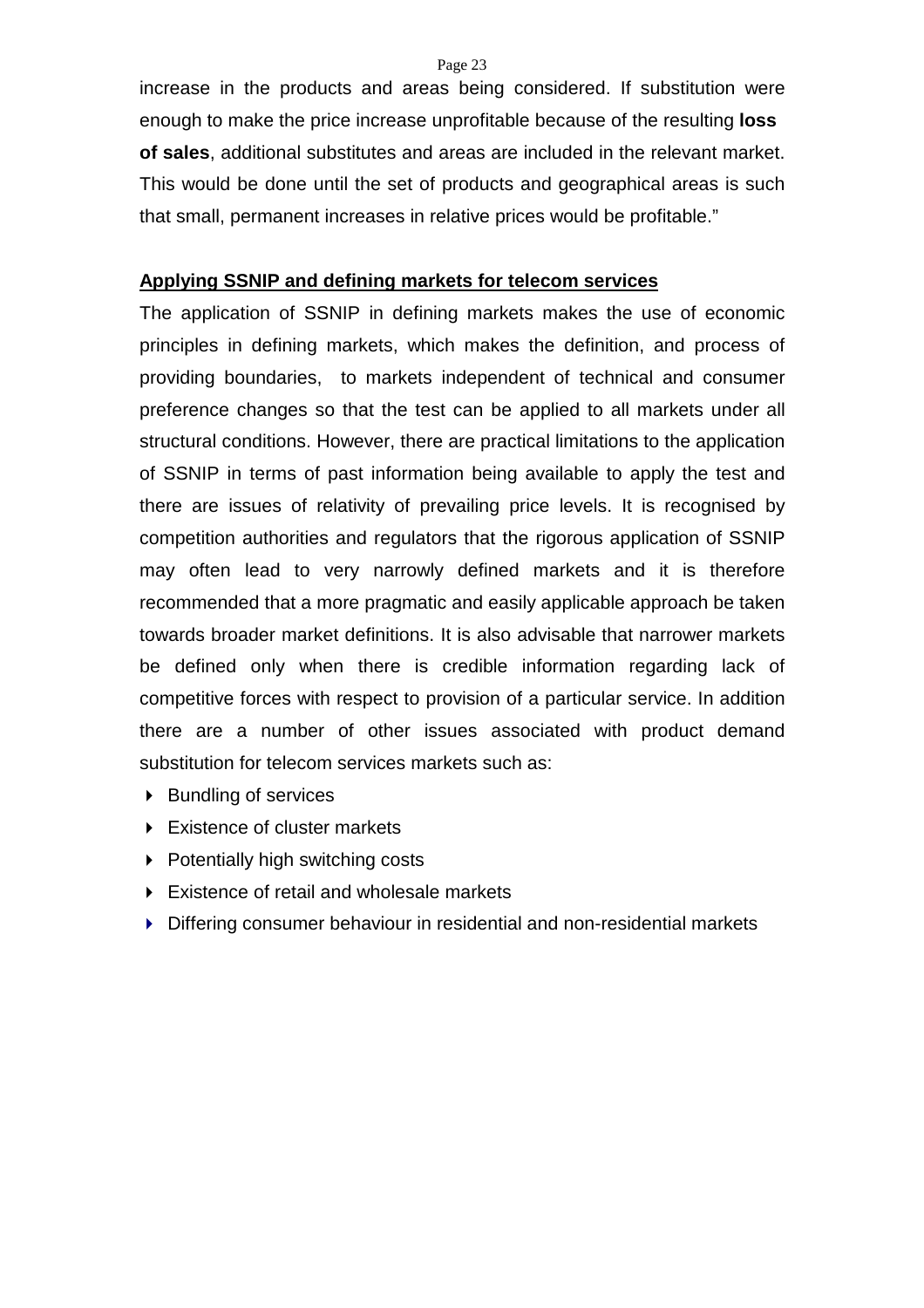Defining markets in telecom services can be as follows:-

- a) Define relevant markets by service and geography considering produce and demand substitutes for the service and region.
- b) The rationale for analyzing whether there would be demand and/or supply substitution will have to be based on progressive application of SSNIP to the extent feasible with the available level of information.

### **II. Measuring Market Power/Dominance**

Market power is often defined as (Price – Marginal Cost)/Price, which is a function of not only concentration but also of demand elasticity, supply elasticity of rival firm, market share of competitive firms and their reactions and differences in cost and risk. There is substantial evidence towards using a measure of concentration to determine market power, therefore most regulators/authorities use concentration measures as indicators of market power .The two indicators most commonly used are **Concentration Ratio** and **Hirschmann -Herfindahl Index** 

- 3) Concentration ratio (CRn): Sum of shares of largest n (2/3/4/5) firms.
- 4) HHI (Hirschman Herfindahl Index) is the sum of squares of market shares (%) of all firms in the identified market.

This is used as a starting point by most competition authorities; and it is important to note that evidence of market power cannot be interpreted as evidence of its abuse or it cannot be necessarily concluded that it would lead to substantial lessening of competition.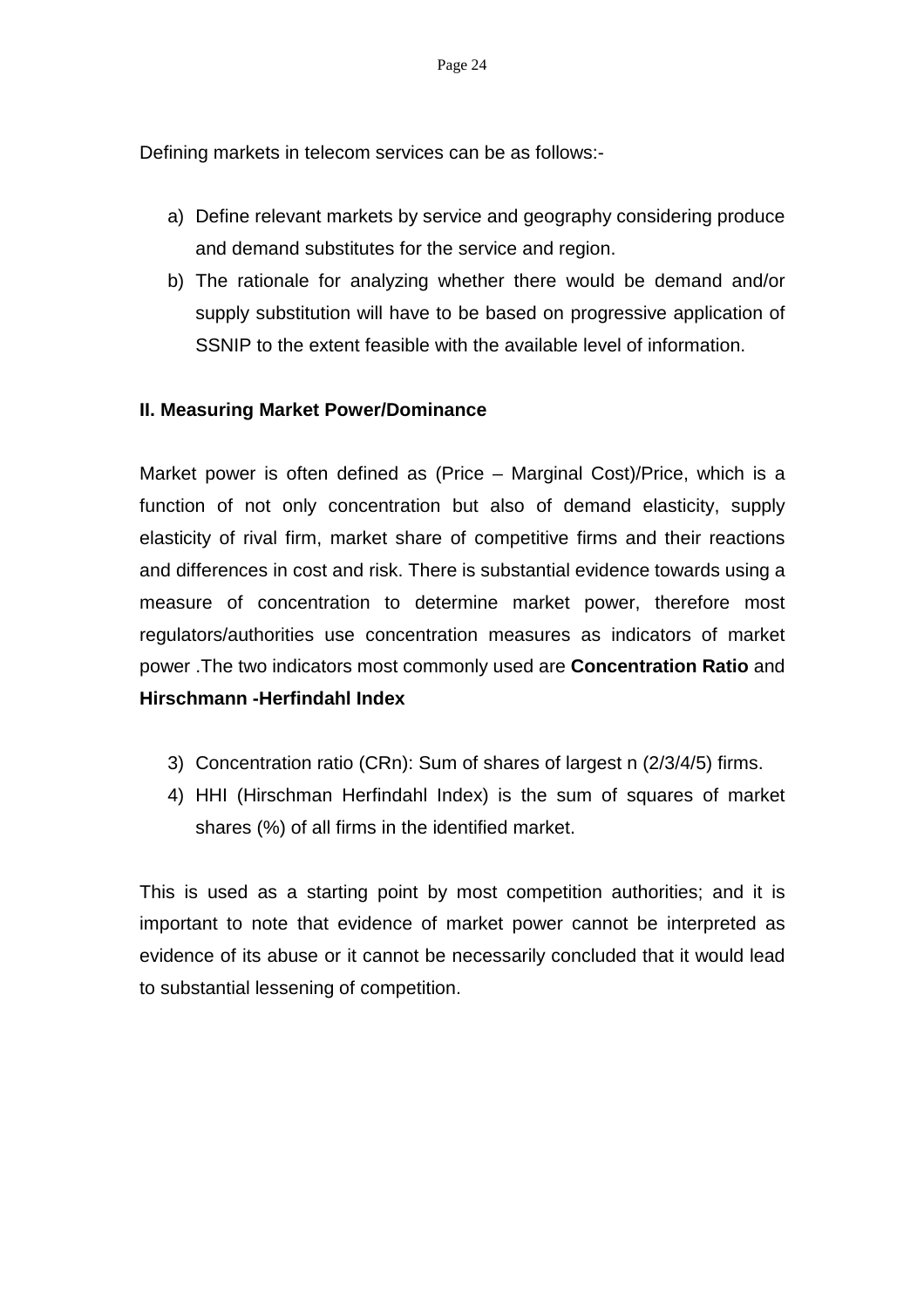Page 25

Merger and competition guidelines of various countries stipulate certain quantitative limits for authorities to get concerned about mergers. The resultant increase in HHI that would be affected by a merger relative to the post-merger level of HHI is considered to be an important indicator of the likely lessening of competition and therefore it requires the authority to investigate the anti-competitive effects of mergers further. Some examples of the use of concentration ratio and HHI are given in table.

| <b>Country</b>        | HHI/            | <b>Concentration ratio</b> | <b>Remarks</b>                  |
|-----------------------|-----------------|----------------------------|---------------------------------|
|                       | <b>Increase</b> | & share of merged          |                                 |
|                       | in HHI          | firm                       |                                 |
| <b>United States</b>  | 1800/100        | No reference               | "Considered presumptively anti- |
|                       |                 |                            | competitive'                    |
| <b>United Kingdom</b> | 2000/150        | No reference               | "Raise serious doubts"          |
| <b>European</b>       | 2000/150        | No reference               | "Raise serious doubts"          |
| Commission            |                 |                            |                                 |
| <b>Australia</b>      | N <sub>0</sub>  | CR4>=75% and               | "More likely to investigate"    |
|                       | reference       | merged firm >15%           |                                 |
| <b>Brazil</b>         | No.             | $CR4$ $>=$ 65% and         | "Likely to raise concern"       |
|                       | reference       | merged firm >10%           |                                 |
| Canada                | <b>No</b>       | CR4>65% and                | "Investigate further"           |
|                       | reference       | merged firm>10%            |                                 |
| Singapore             | No.             | $CR4$ = $75\%$ ; and       | "Investigate further"           |
|                       | reference       | merged firm>=15%           |                                 |
|                       |                 | or merged                  |                                 |
|                       |                 | $firm>=40\%$               |                                 |

### **Measuring Market Concentration: Using HHI and CR**

The yardsticks and limits illustrated in the table are derived from generic competition guidelines and would have to be adapted for different products and services based on the structure and maturity of the markets in question. In addition, these limits are only to be used as starting points for investigating further the anti-competitive conduct or substantial lessening of competition.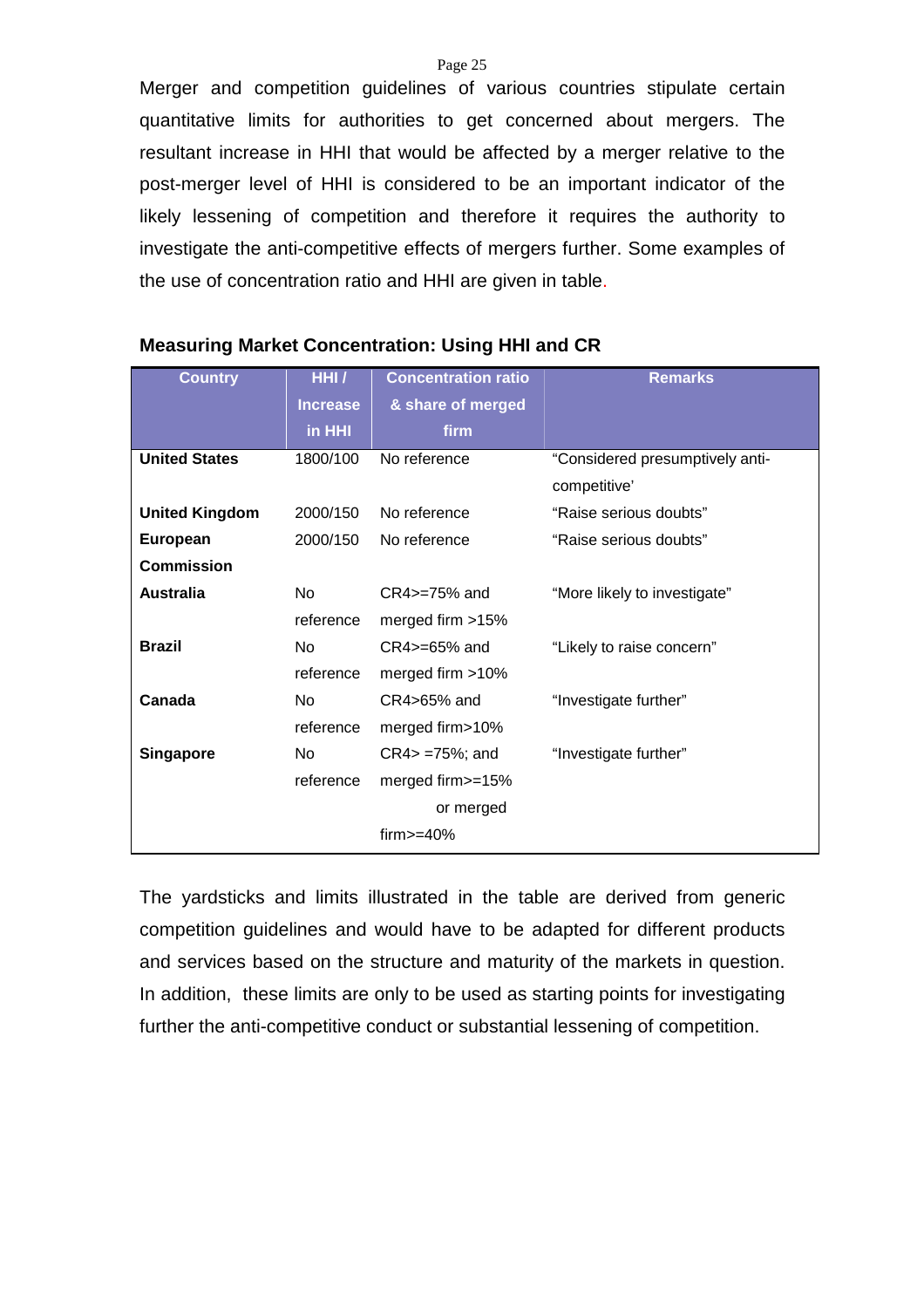### **(B) Substantial Lessening of Competition (SLC)**

The definition of substantial lessening of competition is based on two concepts regarding expected conduct of firms in a market with dominant market power of a single or group of firms. These are **unilateral effects** and **coordinated effects.** The evaluation of lessening of competition revolves around evaluation of these two likely effects in conjunction with barriers and chances of new market entry and structural aspects of mergers in case of vertical and other mergers.

#### *Unilateral Effects***:**

Merger may threaten competition by eliminating the direct competitive constraint between parties. Consequently, the prices charged by the merged entity may increase relative to their pre merger level : "The merged group is able to profitably reduce value for money, choice or innovation through its own acts without the need for cooperative response from competitors" – OFT, UK

### *Coordinated Effects*

Merger may threaten competition if the change in market structure post merger is more conducive to tacit or explicit collusion : "A merger may diminish competition by enabling the firms selling in the relevant market more likely, more successfully, or more completely to engage in coordinated interaction that harms consumers. Coordinated interaction is comprised of actions by a group of firms that are profitable for each of them only as a result of the accommodating reactions of the others. This behaviour includes tacit or express collusion, and may or may not be lawful in and of itself." – DOJ-FTC

The European Commission warns against mechanical application of these principles and advises for specific application in respective markets. The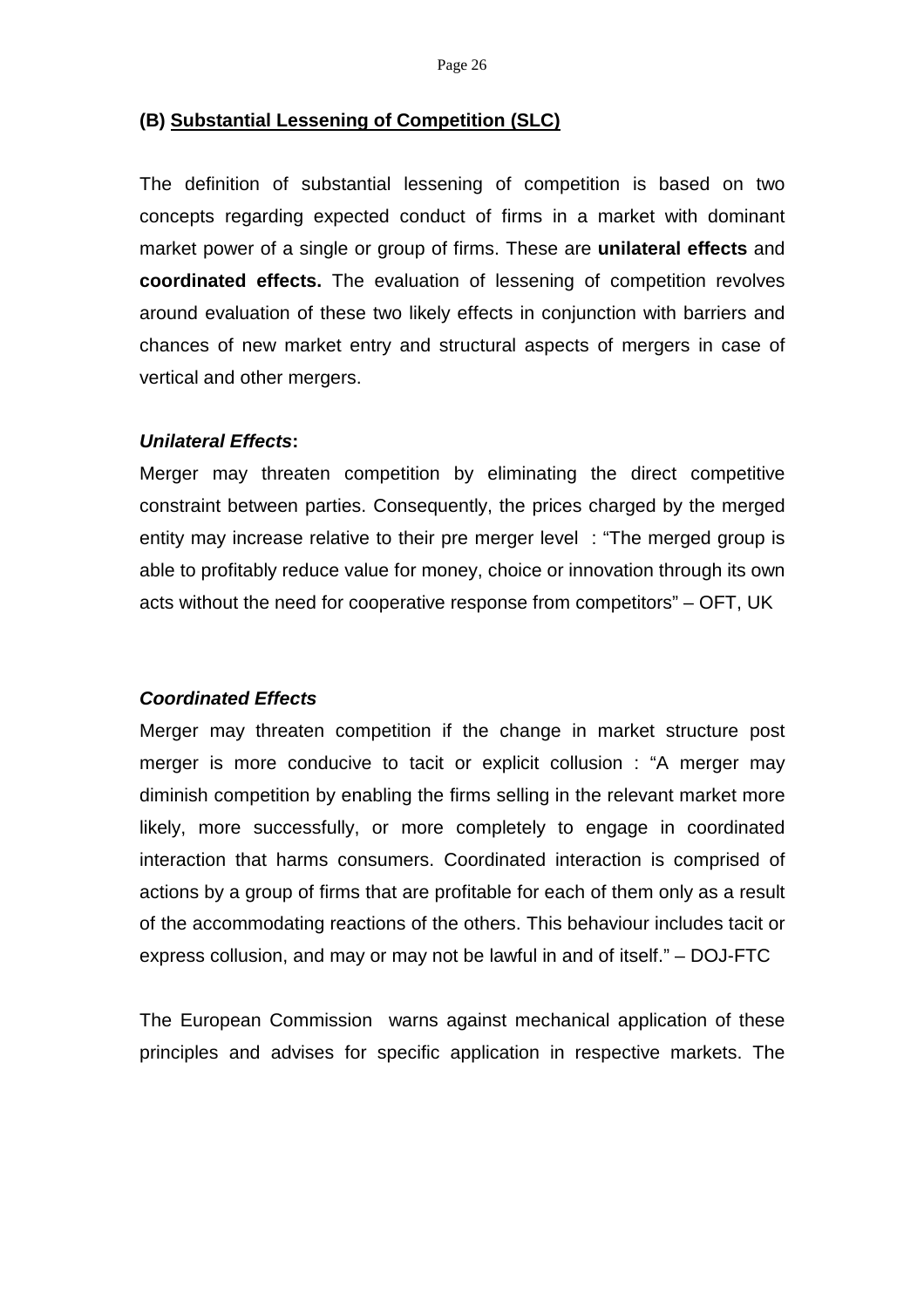guidelines on SLC as drawn from EC, UK and US authorities also provide certain characteristics of markets where SLC is more likely to take effect.

- $\blacktriangleright$  Highly concentrated market;
- ▶ Homogeneity of products/firms;
- Inelastic demand:
- Absence of potential entrants/fringe competitors;
- History of co-ordination between firms;
- Presence of standardised pricing;
- Transparency of prices/ other terms; and
- History of government price controls.

In addition it is necessary to evaluate barriers to market entry and likelihood of new entries and some competition merger guidelines also assesses efficiencies resulting form the merger particularly in terms of utilisation of scarce resources.

# **III. Adverse Merger Effects**

The framework of evaluation of Substantial Lessening of Competition is based on analysis of expected adverse effects of mergers through co-ordinated and unilateral effects /conduct which get manifested as

*1. Predatory Pricing* 

Predatory pricing is the practice of providing services at prices that are low enough to drive competitors out of the market. Essentially considered to be pricing below average variable cost by merged entity resulting in rivals exiting the market.

# *2. Bundling of services*

Bundling is the practice of assembling multiple services together in an integrated offer. This may be an anti-competitive conduct if this is not done for convenience, safety or technical interdependence.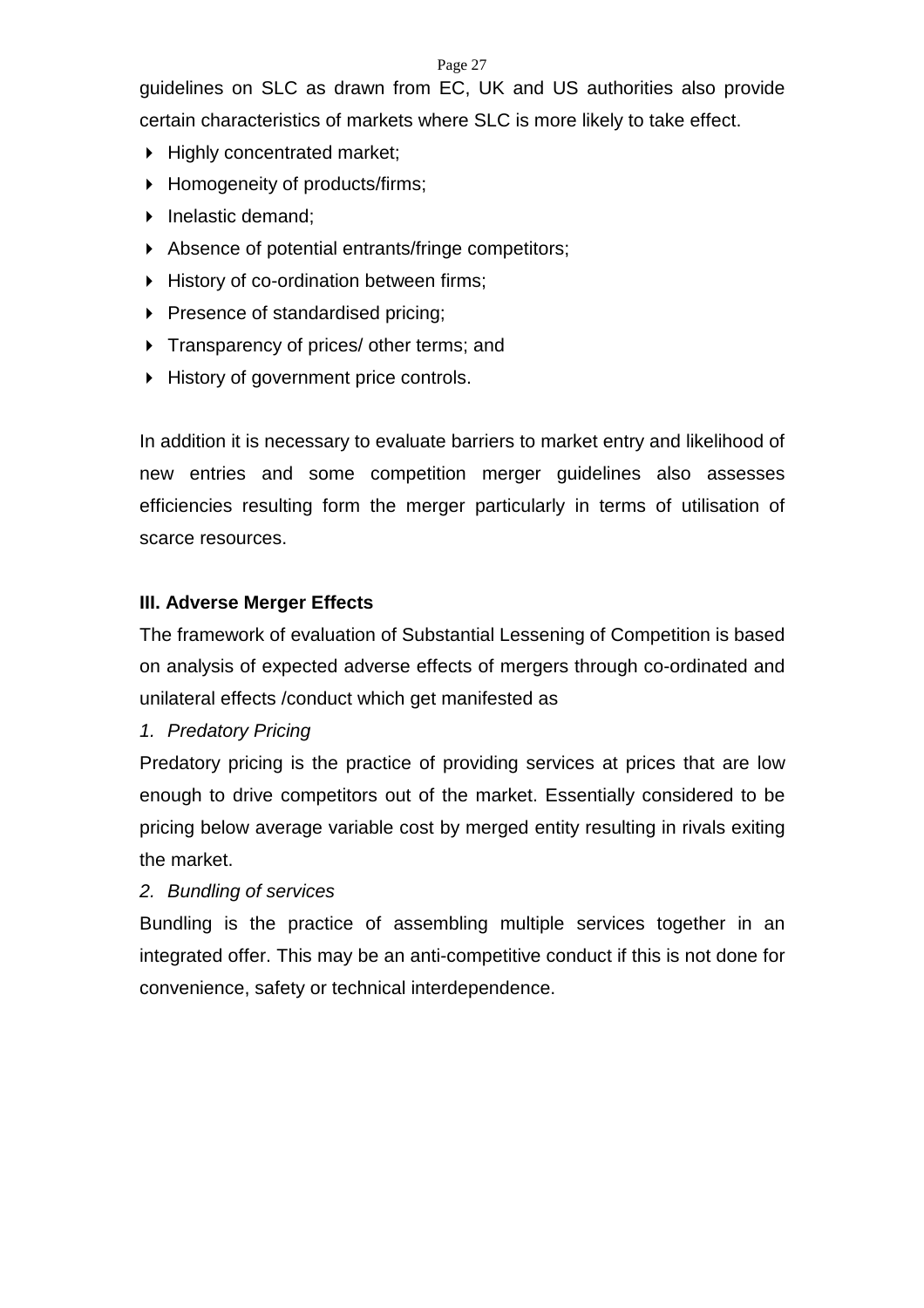### *3. Vertical Price Squeezing*

Vertical price squeezing can occur when an operator with market power controls certain key inputs for competitors in downstream markets and where the operator or its affiliates use those key inputs to compete in the downstream market.

### *4. Anti-competitive Cross – Subsidisation*

Anti-competitive cross subsidisation is of concern in vertical network markets where a dominant entity in one market may maintain prices higher in a less competitive market and use excess revenues to subsidise prices in more competitive downstream or upstream markets

### **IV. Evaluating Market Entry**

Even if a merger that materially increases market concentration may not be anti-competitive if new firms would enter the market (expand production/service) and thus prevent incumbent/merged firms from exercising market power. Guidelines on evaluating market entry in jurisdictions (UK/EC/US/Malaysia) assess whether new entry would be

- $\blacktriangleright$  Likely
- $\triangleright$  Timely
- $\triangleright$  Sufficient in scale and scope.

Evaluation of new entry possibility is done on a case-by-case basis. Whereas DOJ-FTC in the US uses quantitative dimensions on Minimum Viable Scale (MVS) and others like the OFT-UK and EC qualitatively judge on barriers to entry. MVS is the smallest annual level of sales necessary to cover costs including an appropriate rate of return on capital. Available sales opportunity generally assumed to be about 5% of total market sales. Barriers to entry are features of market that may provide the merged firms with decisive edge over potential competitors. Such features can be legal, technical and strategic. General agreement is that the entry must be sufficient in magnitude and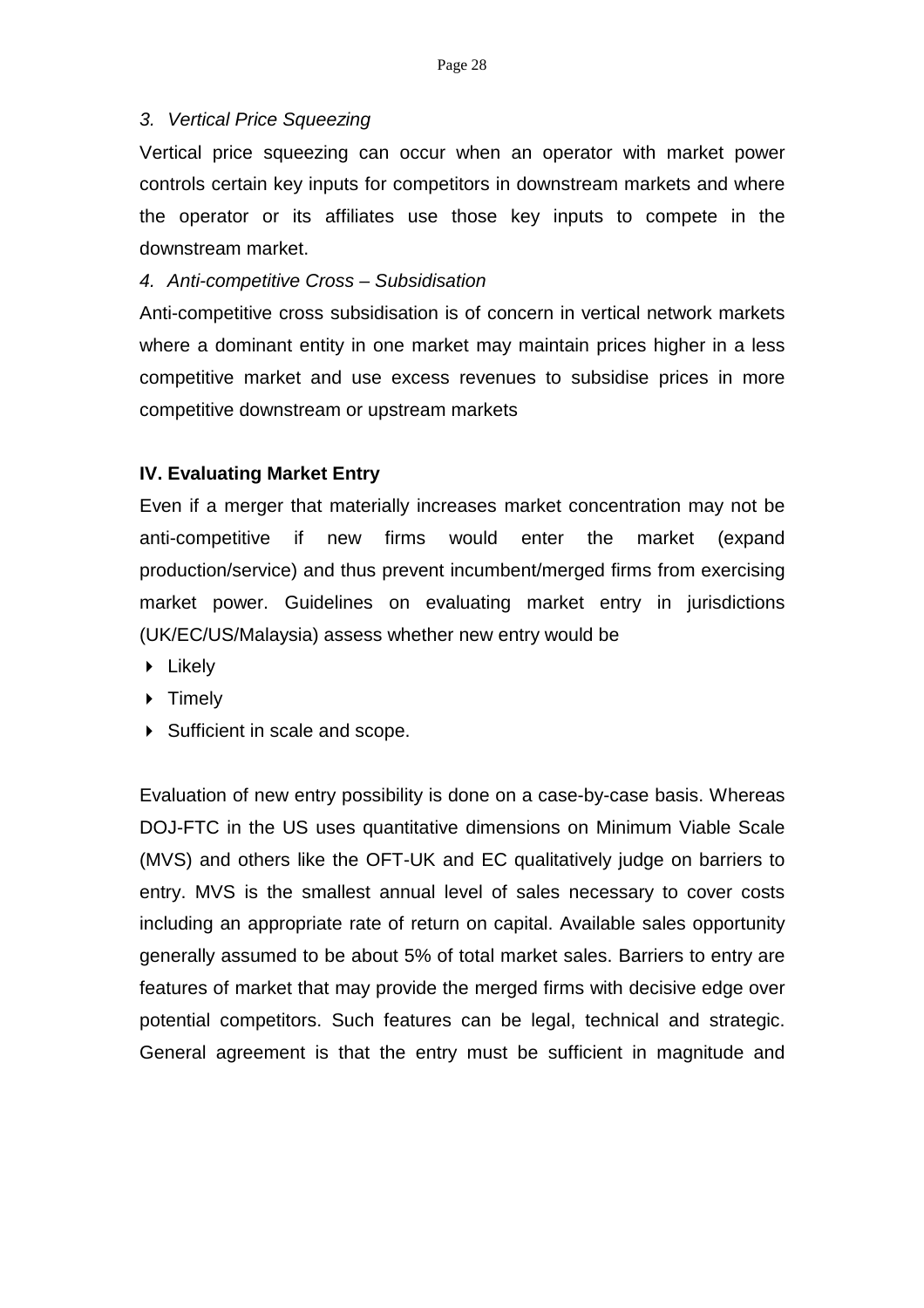scope to effectively deter anti-competitive effects, and entry must be likely to occur over a short span of time (within two years) to counter anti - competitive effects.

## **V. Merger Efficiencies**

Merger efficiencies are generally viewed with scepticism and are not considered as a mitigant in case the SLC test fails. Merger guidelines from competition authorities refer to the following issues for evaluating merger efficiencies:

- (a) What are the benefits specifically arising from the Merger at hand?
- (b) Demonstrability of savings (Fixed cost and long-term savings are not considered; quantifiable productive efficiencies associated with variable costs are usually accepted)
- (c) Likelihood of merger benefits to be passed on to the consumers

In this context, it may be mentioned that in all such cases, the onus of proof (that the merger may lead to efficiencies) lies with the merging parties.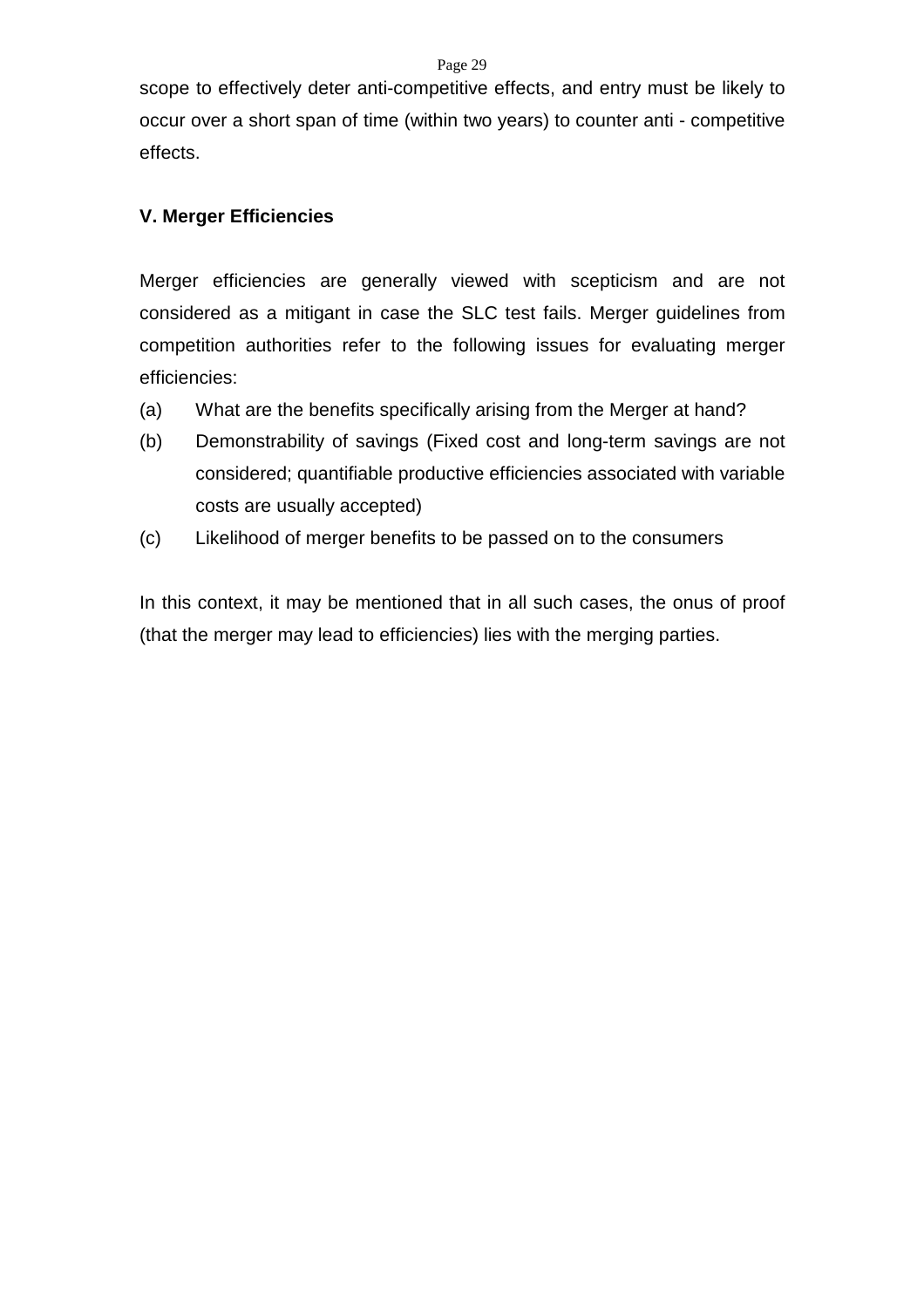# **ANNEXURE-III SPECTURM ALLOCATION TO INDIAN OPERATORS**

|                | <b>Circle</b> | Operator              | Spectrum        |
|----------------|---------------|-----------------------|-----------------|
|                |               |                       | <b>Allotted</b> |
| 1              | Delhi         | <b>Bharti</b>         | 10 MHz          |
|                |               | <b>Hutch</b>          | 8 MHz           |
|                |               | <b>MTNL</b>           | 6.2MHz          |
|                |               | Idea                  | 6.2 MHz         |
| $\overline{2}$ | Mumbai        | <b>BPL</b>            | 8 MHz           |
|                |               | Hutch                 | 8 MHz           |
|                |               | <b>MTNL</b>           | 6.2 MHz         |
|                |               | <b>Bharti</b>         | $6.2$ MHz       |
| 3              | Chennai       | <b>RPG</b>            | 6.2 MHz         |
|                |               | <b>Bharti</b>         | 6.2 MHz         |
|                |               | <b>BSNL</b>           | $6.2$ MHz       |
|                |               | Hutchison             | 6.2 Mhz         |
| 4              | Kolkata       | <b>Bharti</b>         | 6.2 MHz         |
|                |               | Hutchison East        | 6.2 MHz         |
|                |               | <b>BSNL</b>           | 6.2 MHz         |
| 5              | MH            | <b>BPL</b>            | 6.2 MHz         |
|                |               | Idea                  | 6.2 MHz         |
|                |               | <b>BSNL</b>           | 6.2 MHz         |
|                |               | <b>Bharti</b>         | 6.2 MHz         |
| 6              | GUJ           | Fascel                | 8.0 MHz         |
|                |               | Idea                  | 6.2 MHz         |
|                |               | <b>BSNL</b>           | 6.2 MHz         |
|                |               | <b>Bharti</b>         | 6.2 MHz         |
| 7              | AP            | Idea                  | 6.2 MHz         |
|                |               | <b>Bharti</b>         | 6.2 MHz         |
|                |               | <b>BSNL</b>           | 6.2 MHz         |
|                |               | Hutchison             | $6.2$ Mhz       |
| 8              | <b>KTK</b>    | <b>Bharti</b>         | 6.2 MHz         |
|                |               | Spice                 | 6.2MHz          |
|                |               | <b>BSNL</b>           | 6.2 MHz         |
|                |               | Hutch                 | 6.2 Mhz         |
| 9              | <b>TN</b>     | <b>BPL</b>            | 6.2 MHz         |
|                |               | Aircel                | 6.2 MHz         |
|                |               | <b>BSNL</b>           | 6.2 MHz         |
|                |               | <b>Bharti</b>         | 6.2 MHz         |
| 10             | Kerala        | Escotel               | 6.2 MHz         |
|                |               | <b>BPL</b>            | 4.4 MHz         |
|                |               | <b>BSNL</b>           | 6.2 MHz         |
|                |               | <b>Bharti</b>         | 6.2 MHz         |
| 11             | Punjab        | Spice                 | 6.2 MHz         |
|                |               | <b>Bharti</b>         | 6.2 MHz         |
|                |               | <b>BSNL</b>           | 6.2 MHz         |
| 12             | Haryana       | Escotel               | 6.2 MHz         |
|                |               | <b>Aircel Diglink</b> | 6.2 MHz         |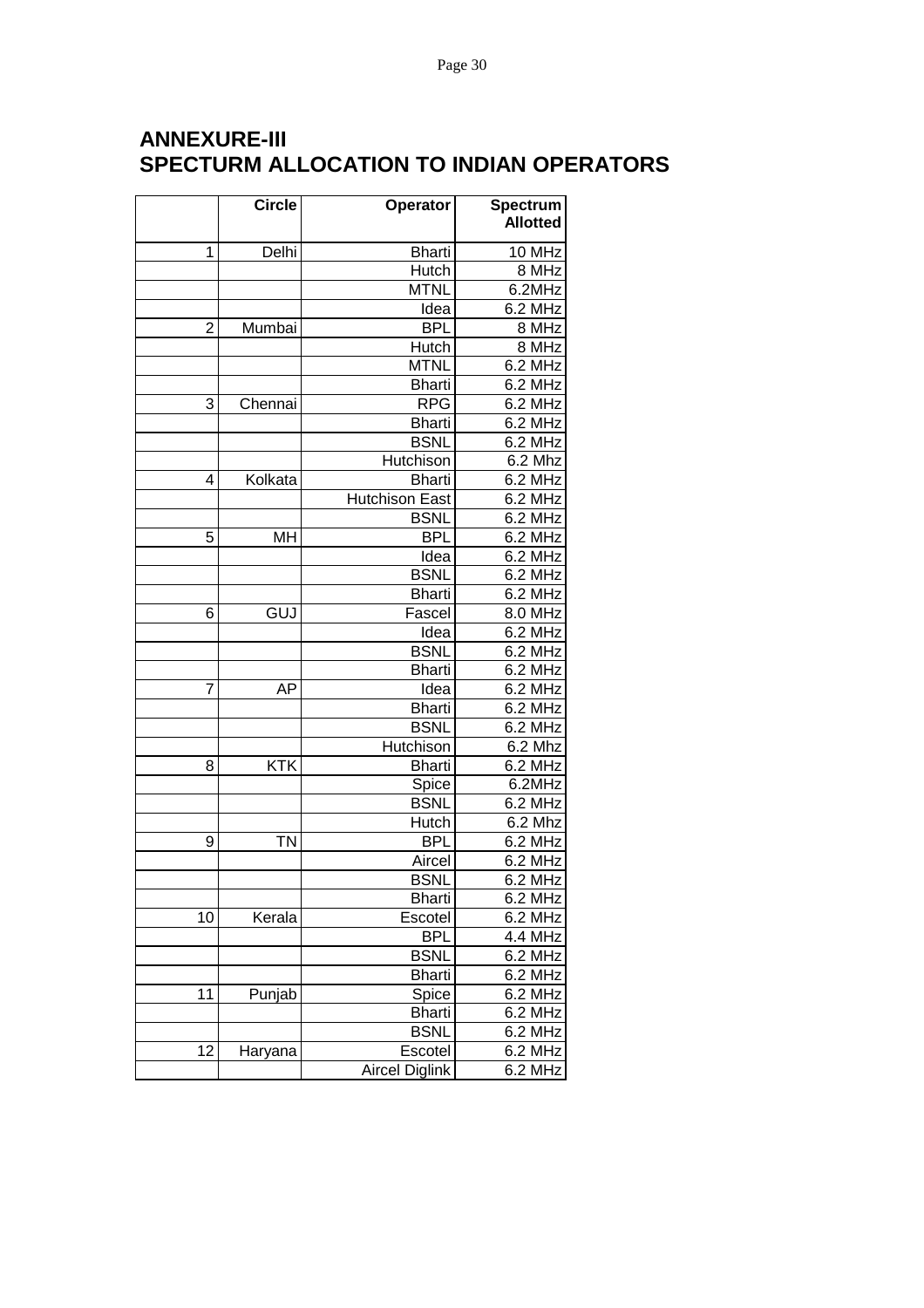| Page 31 |
|---------|
|         |

| <b>BSNL</b><br>6.2 MHz<br>6.2 MHz<br>Bharti<br>UP-W<br>13<br>Escotel<br>6.2 MHz<br><b>BSNL</b><br>6.2 MHz<br><b>Bharti</b><br>6.2 MHz<br>UP-E<br><b>Aircel Diglink</b><br>6.2 MHz<br>14<br><b>BSNL</b><br>6.2 MHz<br>15<br><b>Aircel Diglink</b><br>Rajasthan<br>6.2 MHz<br>6.2 MHz<br>Hexacom<br><b>BSNL</b><br>6.2 MHz<br><b>MP</b><br>6.2 MHz<br>16<br>Idea<br>6.2 MHz<br>Reliance<br>6.2 MHz<br><b>BSNL</b><br>6.2 MHz<br><b>Bharti</b><br>17<br>WB &<br>Reliance<br>4.4 MHz<br>A&N<br><b>BSNL</b><br>6.2 MHz<br>ΗP<br><b>Bharti</b><br>6.2 MHz<br>18<br>Reliance<br>4.4 MHz<br><b>BSNL</b><br>6.2 MHz<br>6.2 MHz<br>19<br><b>Bihar</b><br>Reliance<br><b>BSNL</b><br>6.2 MHz<br>6.2 MHz<br>20<br>Orissa<br>Reliance<br><b>BSNL</b><br>6.2 MHz<br>21<br>6.2 MHz<br>Assam<br>Reliance<br>22<br>4.4 MHz<br><b>NE</b><br>Reliance<br>23<br>6.2 MHz<br>J&K<br><b>BSNL</b> |  |  |
|---------------------------------------------------------------------------------------------------------------------------------------------------------------------------------------------------------------------------------------------------------------------------------------------------------------------------------------------------------------------------------------------------------------------------------------------------------------------------------------------------------------------------------------------------------------------------------------------------------------------------------------------------------------------------------------------------------------------------------------------------------------------------------------------------------------------------------------------------------------------------|--|--|
|                                                                                                                                                                                                                                                                                                                                                                                                                                                                                                                                                                                                                                                                                                                                                                                                                                                                           |  |  |
|                                                                                                                                                                                                                                                                                                                                                                                                                                                                                                                                                                                                                                                                                                                                                                                                                                                                           |  |  |
|                                                                                                                                                                                                                                                                                                                                                                                                                                                                                                                                                                                                                                                                                                                                                                                                                                                                           |  |  |
|                                                                                                                                                                                                                                                                                                                                                                                                                                                                                                                                                                                                                                                                                                                                                                                                                                                                           |  |  |
|                                                                                                                                                                                                                                                                                                                                                                                                                                                                                                                                                                                                                                                                                                                                                                                                                                                                           |  |  |
|                                                                                                                                                                                                                                                                                                                                                                                                                                                                                                                                                                                                                                                                                                                                                                                                                                                                           |  |  |
|                                                                                                                                                                                                                                                                                                                                                                                                                                                                                                                                                                                                                                                                                                                                                                                                                                                                           |  |  |
|                                                                                                                                                                                                                                                                                                                                                                                                                                                                                                                                                                                                                                                                                                                                                                                                                                                                           |  |  |
|                                                                                                                                                                                                                                                                                                                                                                                                                                                                                                                                                                                                                                                                                                                                                                                                                                                                           |  |  |
|                                                                                                                                                                                                                                                                                                                                                                                                                                                                                                                                                                                                                                                                                                                                                                                                                                                                           |  |  |
|                                                                                                                                                                                                                                                                                                                                                                                                                                                                                                                                                                                                                                                                                                                                                                                                                                                                           |  |  |
|                                                                                                                                                                                                                                                                                                                                                                                                                                                                                                                                                                                                                                                                                                                                                                                                                                                                           |  |  |
|                                                                                                                                                                                                                                                                                                                                                                                                                                                                                                                                                                                                                                                                                                                                                                                                                                                                           |  |  |
|                                                                                                                                                                                                                                                                                                                                                                                                                                                                                                                                                                                                                                                                                                                                                                                                                                                                           |  |  |
|                                                                                                                                                                                                                                                                                                                                                                                                                                                                                                                                                                                                                                                                                                                                                                                                                                                                           |  |  |
|                                                                                                                                                                                                                                                                                                                                                                                                                                                                                                                                                                                                                                                                                                                                                                                                                                                                           |  |  |
|                                                                                                                                                                                                                                                                                                                                                                                                                                                                                                                                                                                                                                                                                                                                                                                                                                                                           |  |  |
|                                                                                                                                                                                                                                                                                                                                                                                                                                                                                                                                                                                                                                                                                                                                                                                                                                                                           |  |  |
|                                                                                                                                                                                                                                                                                                                                                                                                                                                                                                                                                                                                                                                                                                                                                                                                                                                                           |  |  |
|                                                                                                                                                                                                                                                                                                                                                                                                                                                                                                                                                                                                                                                                                                                                                                                                                                                                           |  |  |
|                                                                                                                                                                                                                                                                                                                                                                                                                                                                                                                                                                                                                                                                                                                                                                                                                                                                           |  |  |
|                                                                                                                                                                                                                                                                                                                                                                                                                                                                                                                                                                                                                                                                                                                                                                                                                                                                           |  |  |
|                                                                                                                                                                                                                                                                                                                                                                                                                                                                                                                                                                                                                                                                                                                                                                                                                                                                           |  |  |
|                                                                                                                                                                                                                                                                                                                                                                                                                                                                                                                                                                                                                                                                                                                                                                                                                                                                           |  |  |
|                                                                                                                                                                                                                                                                                                                                                                                                                                                                                                                                                                                                                                                                                                                                                                                                                                                                           |  |  |
|                                                                                                                                                                                                                                                                                                                                                                                                                                                                                                                                                                                                                                                                                                                                                                                                                                                                           |  |  |
|                                                                                                                                                                                                                                                                                                                                                                                                                                                                                                                                                                                                                                                                                                                                                                                                                                                                           |  |  |

\*cellular operators with CDMA technology have generally been given 2.5 MHz.

*SOURCE: WPC*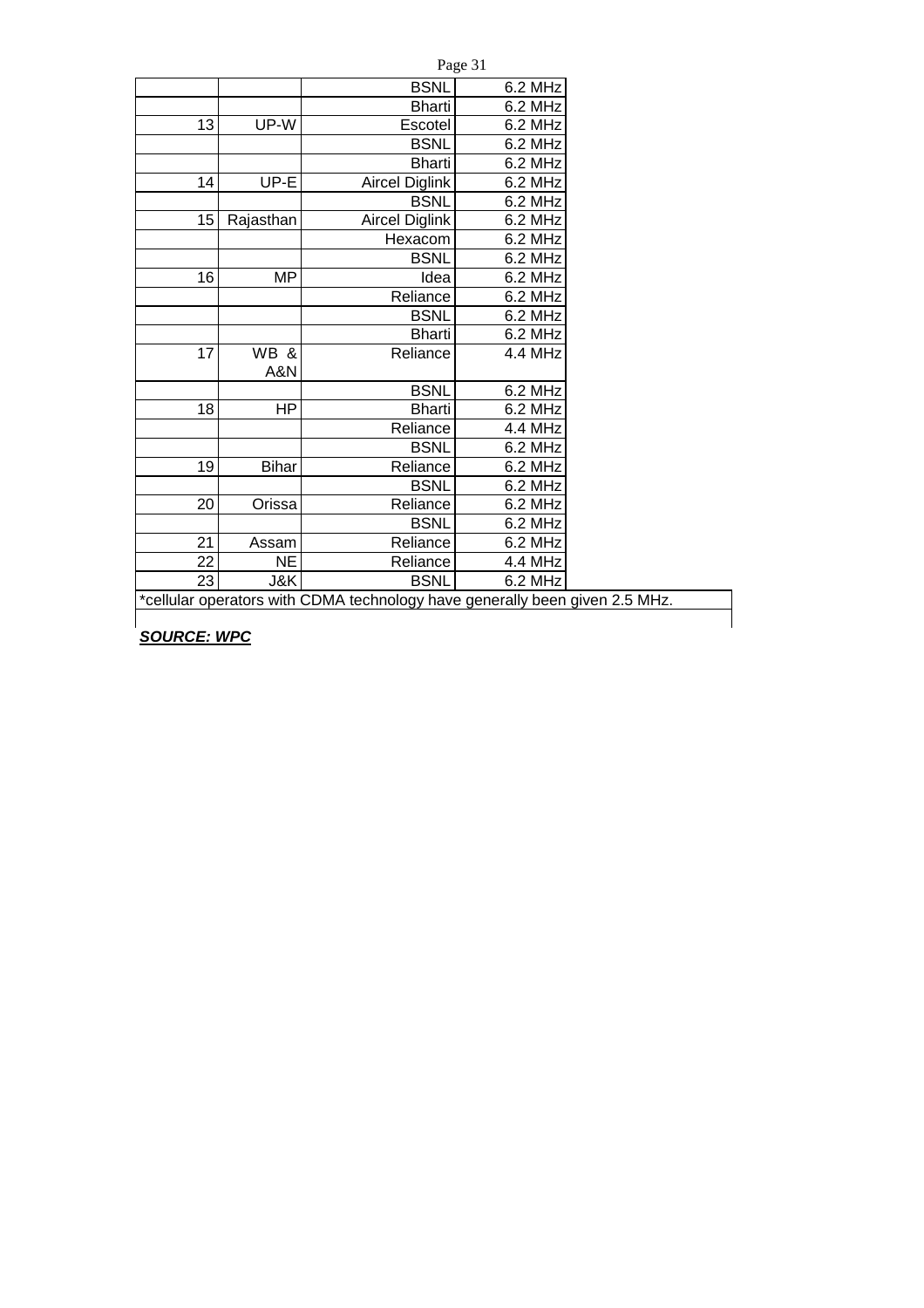| <b>Allocation of Spectrum in EU Countries</b> |  |  |
|-----------------------------------------------|--|--|
|-----------------------------------------------|--|--|

| SI. No. | Name of the       | No. of GSM       | <b>Total Frequency Average</b>         |                                                           | Number of Mobile                     | <b>Subscri</b>  |
|---------|-------------------|------------------|----------------------------------------|-----------------------------------------------------------|--------------------------------------|-----------------|
|         | <b>Country</b>    | <b>Operators</b> | made available<br>for GSM<br>Service** | <b>GSM</b><br><b>Frequency</b><br>per Operator thousands) | <b>Subscribers as on</b><br>2001 (in | bers<br>per MHz |
|         |                   |                  |                                        |                                                           |                                      |                 |
|         | 1 Austria         | 4                | 2x59.6 MHz                             | 2x14.9MHz                                                 | 6'565.9                              | 109060          |
|         | 2Belgium          | 3                | 2x81.0MHz                              | 2x27.0MHz                                                 | 7'690.0                              | 93827           |
|         | 3 Czech Republic  | 3                | 2x49.8MHz                              | 2x16.6MHz                                                 | 6'769.0                              | 134538          |
|         | 4Denmark          | 4                | 2x109.6MHz                             | 2x27.4MHz                                                 | 3'954.0                              | 35584           |
|         | 5Estonia          | 3                | 2x51.6MHz                              | 2x17.2MHz                                                 | 651.2                                | 11628           |
|         | 6 Finland         | 6                | 2x70.8MHz                              | 2x11.8MHz                                                 | 4'044.0                              | 56497           |
|         | 7France           | 3                | 2x74.4MHz                              | 2x24.8MHz                                                 | 35'922.3                             | 482527          |
|         | 8Germany          | 4                | 2x80.0MHz                              | 2x20.0MHz                                                 | 56'245.0                             | 702500          |
|         | 9Greece           | 3                | 2x45.0MHz                              | 2x15.0MHz                                                 | 7'962.0                              | 175556          |
|         | 10 Hungry         | 3                | 2x68.6MHz                              | 2x22.9MHz                                                 | 4'968.0                              | 71429           |
|         | 11 Iceland        | 6                | 2x69.6MHz                              | 2x11.6MHz                                                 | 235.4                                | 2874            |
|         | 12 Ireland        | 3                | 2x62.4MHz                              | 2x20.8MHz                                                 | 2'800.0                              | 44872           |
|         | 13 Italy          | 4                | 2x71.6MHz                              | 2x17.9MHz                                                 | 48'698.0                             | 678771          |
|         | 14 Lithuania      | 3                | 2x43.4MHz                              | 2x14.5MHz                                                 | 932                                  | 20737           |
|         | 15 Netherlands    | 5                | 2x105.8MHz                             | 2x21.2MHz                                                 | 11'900.0                             | 112476          |
|         | 16 Poland         | 3                | 2x48.8MHz                              | 2x16.3MHz                                                 | 10'050.0                             | 204918          |
|         | 17 Portugal       | 3                | 2x41.8MHz                              | 2x13.9MHz                                                 | 7'977.5                              | 188995          |
|         | 18 Romania        | 3                | 2x32.0MHz                              | 2x10.7MHz                                                 | 3'860.0                              | 118750          |
|         | 19 Spain          | 3                | 2x64.2MHz                              | 2x21.4MHz                                                 | 26'494.2                             | 411215          |
|         | 20 Sweden         | 3                | 2.75.0MHz                              | 2x25.0MHz                                                 | 6'867.0                              | 90667           |
|         | 21 Switzerland    | 3                | 2x79.6MHz                              | 2x26.5MHz                                                 | 5'226.0                              | 65327           |
|         | 22 United Kingdom | 4                | 2x105MHz                               | 2x26.3MHz                                                 | 47'026.0                             | 447619          |

Average per Country **2x67.71** 

Average per GSM Operator 2x18.8 MHz

\*\*includes frequencies in 900 MHz, 1800 Mhz & E-GSM bands